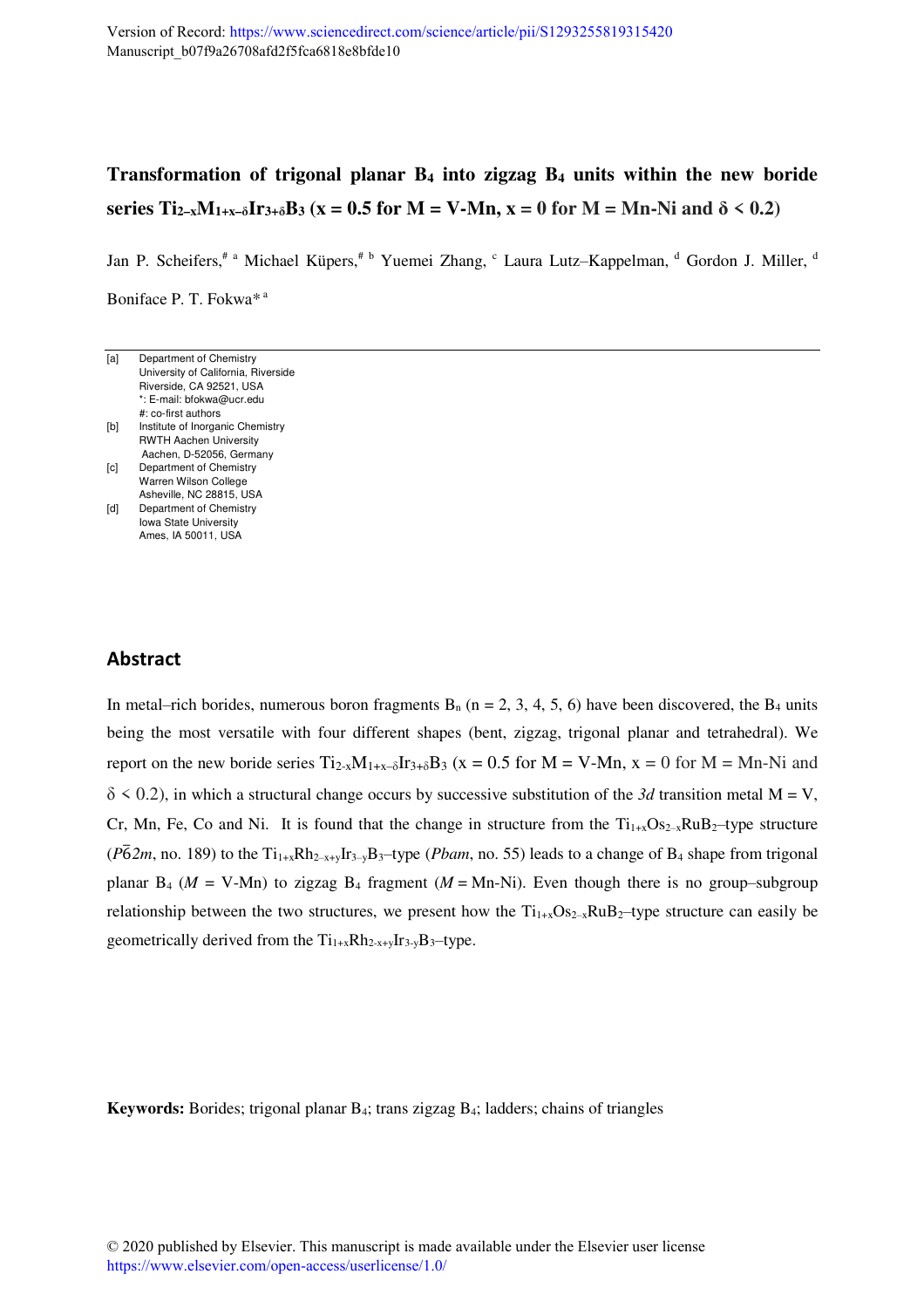### **Introduction**

Metal borides are known for some set of characteristic properties such as high melting points, superior hardness, and chemical inertness that originate from their extraordinary crystal chemistry, in which strong boron--boron and metal--boron bonds play a key role.<sup>[1-10]</sup> The crystal chemistry of metal-rich borides has been enriched in recent years by the discovery of complex phases in which different boron fragments such as  $B_2$ ,  $B_3$ ,  $B_4$ ,  $B_5$  and  $B_6$  were found.  $\left[11-15\right]$  In some cases, these compounds exhibit highly exciting properties: Superconductivity was observed in NbRuB (containing  $B_2$  dumbbells) [16], in TaRuB and NbOsB (both containing zigzag  $B_4$  units)  $^{[17]}$ , while itinerant ferrimagnetism was reported for TiCrIr<sub>2</sub>B<sub>2</sub> (trigonal planar B<sub>4</sub> units) <sup>[18]</sup>, itinerant ferromagnetism in arc-melted  $Nb_6Fe_{1-x}Ir_{6+x}B_8$  (B<sub>6</sub> rings) <sup>[19]</sup> which becomes an itinerant ferrimagnet when annealed at 1600  $^{\circ}C$  <sup>[20]</sup>. Most of these boron fragments can be derived from the honeycomb boron layer of the  $\text{AlB}_2$ -type structure <sup>[3]</sup>. Accordingly, the fragments arise from boron–centered trigonal metal prisms sharing a rectangular face, thus leading to short boron–boron distances (typically 1.7 to 1.8 Å). For fragments with more than three boron atoms, different configurations are possible such as for the B<sub>4</sub> (zigzag–B<sub>4</sub> in Mo<sub>2</sub>IrB<sub>2</sub><sup>[21]</sup> and Ti<sub>1+x</sub>Rh<sub>2-x+y</sub>Ir<sub>3-y</sub>B<sub>3</sub> types<sup>[22]</sup>, bent–B<sub>4</sub> in  $\beta$ –Cr<sub>2</sub>IrB<sub>2</sub><sup>[13]</sup> or trigonal planar B<sub>4</sub> unit in the hexagonal Ti<sub>1+x</sub>Os<sub>2-x</sub>RuB<sub>2</sub> ( $\overline{P62m}$ , no. 189) <sup>[23]</sup>. Recently, weak spin frustration and ferrimagnetic ordering below 275 K was found in TiCrIr<sub>2</sub>B<sub>2</sub>  $(T_{1+x}O_{S_2-x}RuB_2-type)$  and attributed to the unique substructure of the magnetic element, namely a chain of equilateral Cr<sub>3</sub> triangles  $^{[18]}$  which strongly interacts with trigonal planar B<sub>4</sub> units. The discovery of this phase was the result of our increased efforts of designing new phases by incorporation of magnetic *3d* elements into new boride structures. Naturally, after discovering  $TicrIr_2B_2$ , the next target was to study the substitution of Cr by other *3d* transition metals and its impact on the crystal structure and possibly magnetic properties. In the present work we report on the new boride series  $Ti_{2-x}M_{1+x-δ}Ir_{3+\delta}B_3$  (x = 0.5 for  $M = V-Mn$ ,  $x = 0$  for Mn-Ni and  $\delta \le 0.2$ ) in which a structural change occurs by successive substitution of the  $3d$  transition metal  $M = V$ , Cr, Mn, Fe, Co and Ni. Finally, we explain how the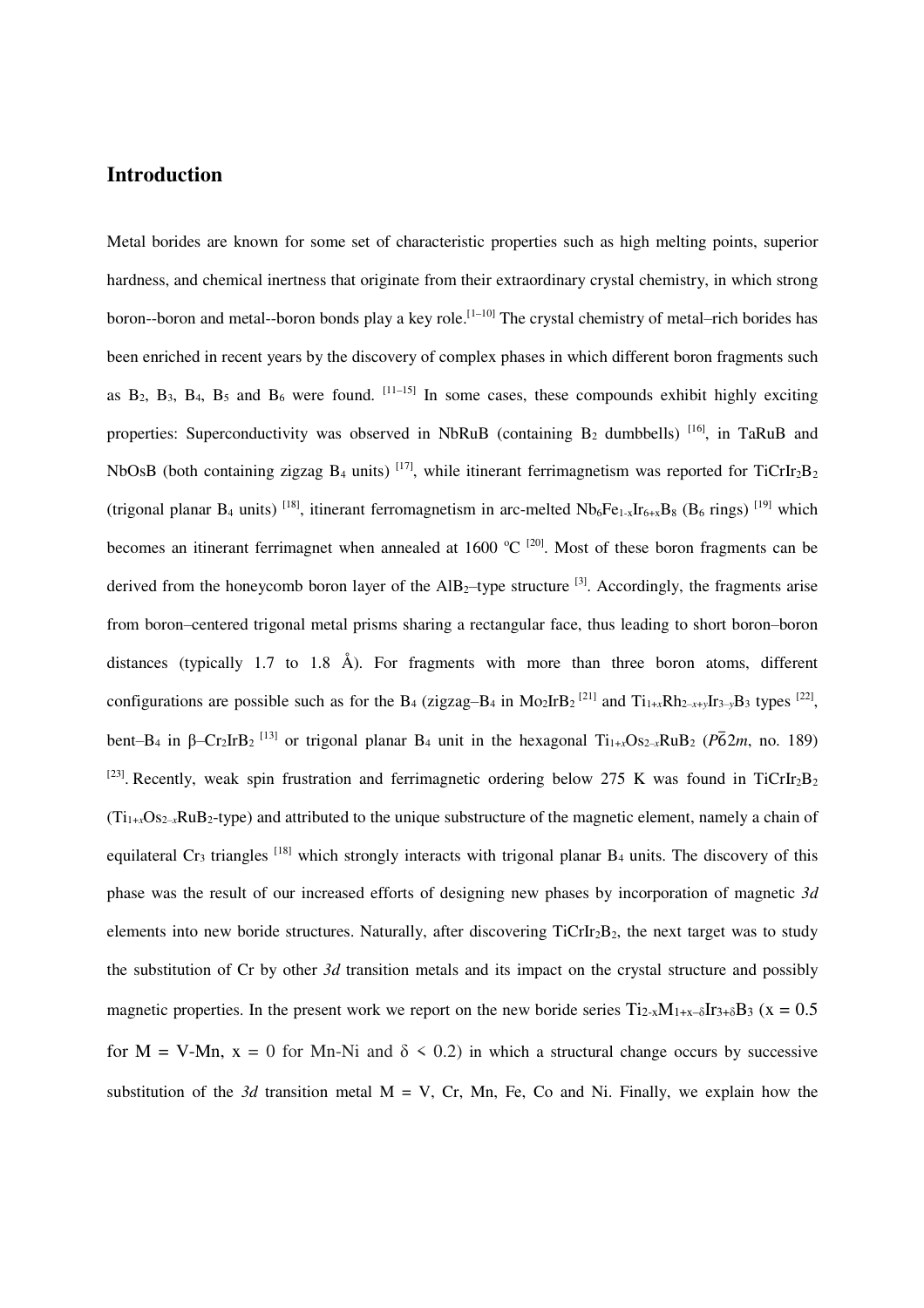$Ti_{1+x}Os_{2-x}RuB_2$ -type (with trigonal planar B<sub>4</sub> fragment) and the  $Ti_{1+x}Rh_{2-x+y}Ir_{3-y}B_3$ -type (with zigzag B<sub>4</sub> fragment) structures can be geometrically derived from each other.

### **Experimental procedures**

The boride phases were synthesized by a high temperature reaction in an electric arc furnace directly from the elements (more details on the synthesis can be found in the SI). Overall, three sets of samples were prepared with the starting compositions 2Ti:*M*:3Ir:3B, 1.5Ti:1.5*M*:3Ir:3B and Ti:2*M*:3Ir:3B, where *M* = V, Cr, Mn, Fe, Co or Ni. These three sets were prepared in order to investigate if the Ti:*M* ratio affects the type of boride obtained. Powders of the respective elements are mixed thoroughly in the corresponding ratio and pressed into dense pellets. The pellets are then arc-melted several times in the arc furnace (20 V voltage and 20 A applied current) which is filled with Ar. Small gray beads with metallic luster were obtained. Their weight was compared to the initial weight to keep track of any material lost during the reaction, but the loss turned out to be negligible. All samples were stable in air even after a long exposure time.

The beads were crushed, and single crystals were isolated from the powders under an optical microscope. The samples were then finely ground in an agate mortar and used to collect powder X-ray diffraction (PXRD) data, utilizing Cu K<sub>α</sub> radiation ( $\lambda = 1.54059$  Å) of a Stadi P powder diffractometer (STOE & Cie GmbH, Darmstadt, Germany) equipped with a Ge monochromator and an Image-plate detector. Each measurement took 3h and covered a 2Θ range from 10° to 90°. The powder diffraction data was refined by a full–matrix least–squares refinement (Rietveld) as implemented in the FULLROF Suite <sup>[24,25]</sup>.

In case suitable single crystals were isolated, they were subsequently used to collect single-crystal X-ray diffraction (SCXRD) data, utilizing Mo–K<sub>α1</sub> radiation ( $\lambda = 0.709$  Å) of a Smart APEX diffractometer by Bruker equipped with a CCD detector. The structure was solved by direct methods using the SHELXS package and a full–matrix least–squares refinement was performed using SHELXL [26,27]. Additionally, the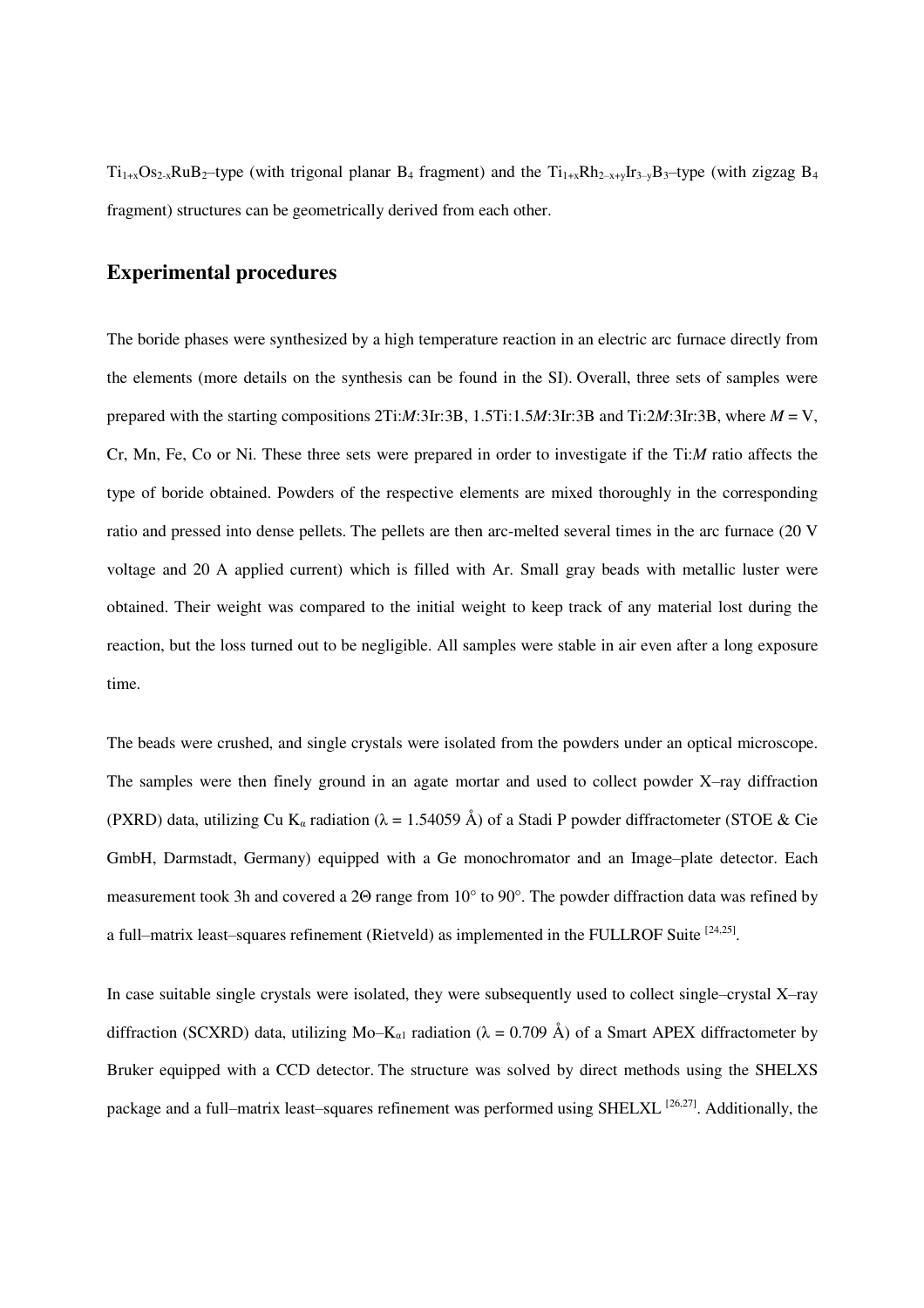presence of the metals in the single crystals were confirmed by energy dispersive  $X$ -ray spectroscopy (EDX) with a LEO 1450VP electron microscope from Carl ZEISS,

### **Results and Discussion**

#### *Phase analysis*

In the powder diffraction data of all V- and Cr-containing samples the  $Ti_{1+x}Os_{2-x}RuB_2$ -type phase was identified. However, these samples contained additional compounds, mainly the Cu<sub>3</sub>Au–type TiIr<sub>3</sub>B<sub>1-y</sub> phase <sup>[28]</sup> in all of them and the  $\tau$ -boride Cr<sub>7.9</sub>Ir<sub>14.1</sub>B<sub>6</sub><sup>[13]</sup> for the two Cr samples with higher Cr-content (Ti:M = 1 and  $\frac{1}{2}$ ). For the Mn-containing samples with low Mn-content (Ti:M = 2 and 1), a structure change was observed as the  $Ti_{1+x}Rh_{2-x+y}Ir_{3-y}B_3$ -type phase <sup>[22]</sup> was obtained as main product, while for higher Mn–content (Ti:M = ½) only a minority  $Ti_{1+x}Os_{2-x}RuB_2$ –type phase  $^{[23]}$  is present, the main phase being the  $\tau$ -boride ((Fe<sub>0.54</sub>Ir<sub>0.46</sub>)<sub>20</sub>Fe<sub>3</sub>B<sub>6</sub>-type)<sup>[29]</sup>. The (Ti<sub>1-x</sub>Fe<sub>x</sub>)<sub>3</sub>Ir<sub>3</sub>B<sub>3</sub> samples contain a Ti<sub>1+x</sub>Rh<sub>2-x+y</sub>Ir<sub>3-</sub>  $_{\rm v}$ B<sub>3</sub>–type boride phase together with a τ-boride ((Fe<sub>0.54</sub>Ir<sub>0.46</sub>)<sub>20</sub>Fe<sub>3</sub>B<sub>6</sub>-type)<sup>[29]</sup> for all Ti:M ratios, and a third phase (TiIr<sub>3</sub>B<sub>1-y</sub>)<sup>[28]</sup> is found only for Ti:M = 2. The (Ti<sub>1-x</sub>*M*<sub>x</sub>)<sub>3</sub>Ir<sub>3</sub>B<sub>3</sub> samples with *M* = Co and Ni contain a  $Ti_{1+x}Rh_{2-x+y}Ir_{3-y}B_3$ -type boride only for Ti:M = 2. In these samples, some unindexed peaks are present, thus the weight fractions given in **Tables S1, S2** and **S3** (supporting information, SI) are just relative values.

#### *Single-crystal structure determination*

In order to refine the proper compositions of the new phases, single-crystal refinements coupled with EDX analyses were carried out. Due to the irregular shapes of the single crystals studied by EDX only qualitative measurements were possible, except for the orthorhombic Mn-based phase which yielded the metal ratio 2.4(2):0.7(2):2.9(2) for Ti:Mn:Ir, which is in fair agreement with the results obtained from single-crystal diffraction below. The crystallographic and structure refinement data are given in **Tables 1 and 2**, while **Tables 3, S4, S5, S6 and S7** contain the refined atomic positions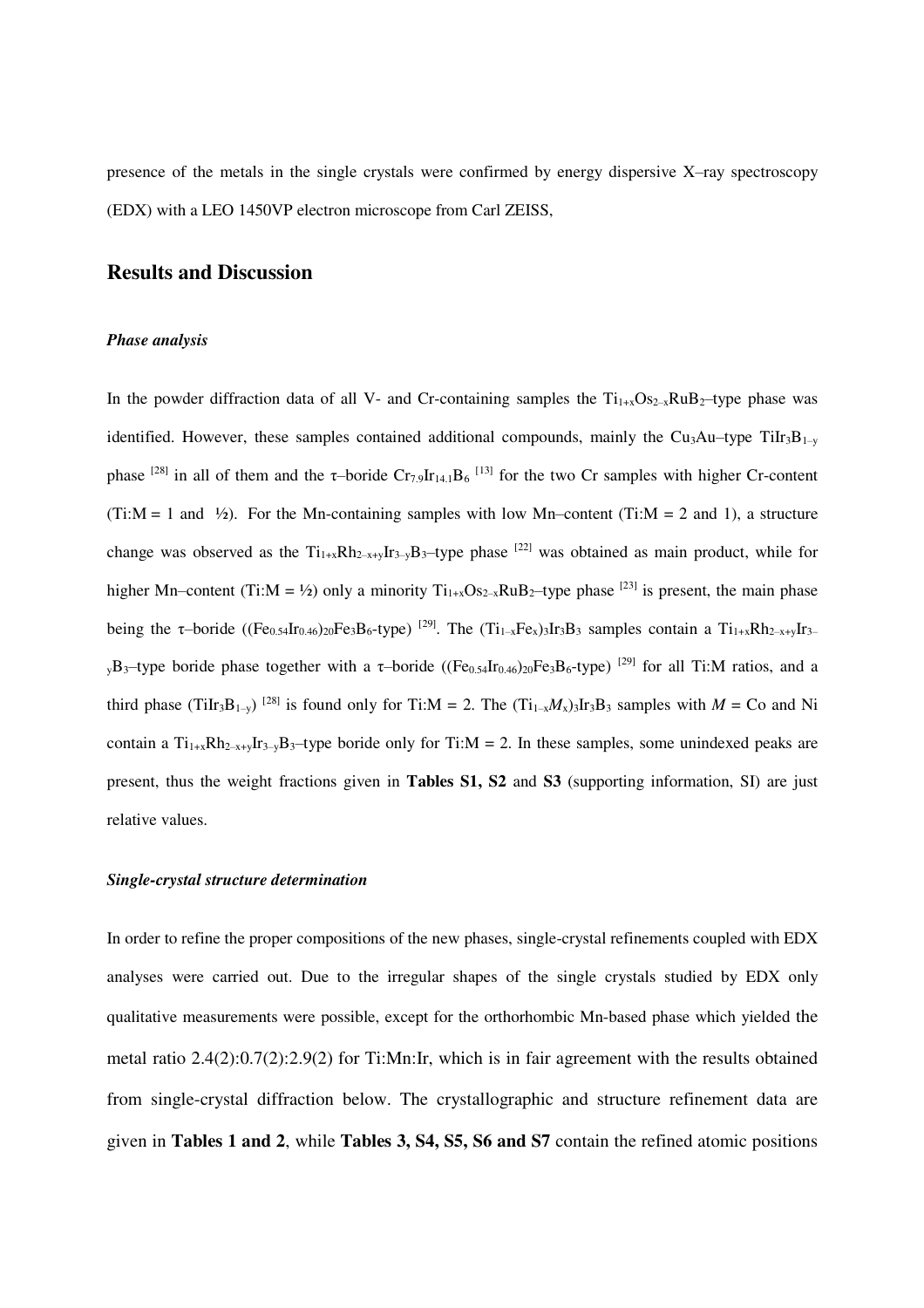and displacement parameters and **Table 4** contain selected bond lengths (for a representative of each structure type).

**Ti***M***Ir**<sub>2</sub>**B**<sub>2</sub> (*M* = **V**, **Mn**): The structure of Ti<sub>1+x</sub>Os<sub>2-x</sub>RuB<sub>2</sub><sup>[23]</sup> was used as model for the refinement of single–crystal data of the V– and Mn–based compounds since the PXRD data indicated isotypism of both compounds with  $Ti_{1+x}Os_{2-x}RuB_2$ . From the TiOs<sub>2</sub>RuB<sub>2</sub> model, Os was substituted by Ir and Ru by *M* (V, Mn) leading to TiMIr<sub>2</sub>B<sub>2</sub> as the starting model. The refinements converged in both cases smoothly. Since Ti and V cannot be distinguished using XRD (both are 1 electron apart and have similar atomic radius) and because EDX analysis had confirmed the presence of the two elements in the single crystal analyzed, the Ti– and V–sites were refined with a fixed 50:50 (Ti:V) mixed occupancy, thus the composition of this phase should be viewed as  $(Ti_{1-x}V_x)_2Ir_2B_2$ . In the case of  $M = Mn$ , the large difference in atomic radius between Ti and Mn was enough to differentiate both elements (similar to the reported  $M = Cr$ ) <sup>[18]</sup>. However, disorder of Mn and Ir on the Mn site with the heavier Ir (8%) was necessary to fully occupy the site, leading to the refined chemical formula  $TiMn_{0.92(2)}Ir_{2.08(2)}B_2$ . Occupational disorder between a firstrow transition metal and a 4*d* or 5*d* metal is frequently observed in metal borides such as  $Nb_6Fe_{1-x}Ir_{6+x}B_8$ or (Fe<sub>0.54</sub>Ir<sub>0.46</sub>)<sub>20</sub>Fe<sub>3</sub>B<sub>6</sub><sup>[19,29]</sup>. Furthermore, the B-B distance had to be restrained to 1.85 Å (average B-B distance in Ti<sub>2</sub>MnIr<sub>3</sub>B<sub>3</sub>, see below) as the refined distance was very large (2.22 Å), exceeding all other distances (1.75 – 1.90 Å) found for all  $B_4$  units in this and related structure types.

**Ti**<sub>2</sub>*M***Ir**<sub>3</sub>**B**<sub>3</sub> ( $M = Mn$ , Fe, Co, Ni): PXRD data established isotypism of these four compounds with  $Ti_{1+x}Rh_{2-x+y}Ir_{3-y}B_3$ -type structure. Suitable single crystals could be isolated in all cases, and the composition " $Ti_{1+x}(Rh_{1-x})(Rh_{1+y})Ir_{3-y}B_3$ " was used as the starting model but replacing  $(Rh_{1-x})$  and  $(Rh_{1+y})$ by Ti and *M*, respectively, leading to the ideal starting formula Ti<sub>2</sub>*MIr<sub>3</sub>B<sub>3</sub>*. In all cases, the refinements converged smoothly. However, a mixed occupancy on the *M* site with the heavier Ir was necessary to fully occupy the *M* site, leading to the general chemical formula  $Ti_2M_{1-y}Ir_{3+y}B_2$  (y < 0.2). The B–B bond lengths range from 1.81(5) Å to 1.90(5) Å for the outer B7–B8 bond and from 1.76(6) Å to 1.84(6) Å for the central B8–B8 bond of the zigzag  $B_4$  fragment. A list of the bond lengths for all compounds can be found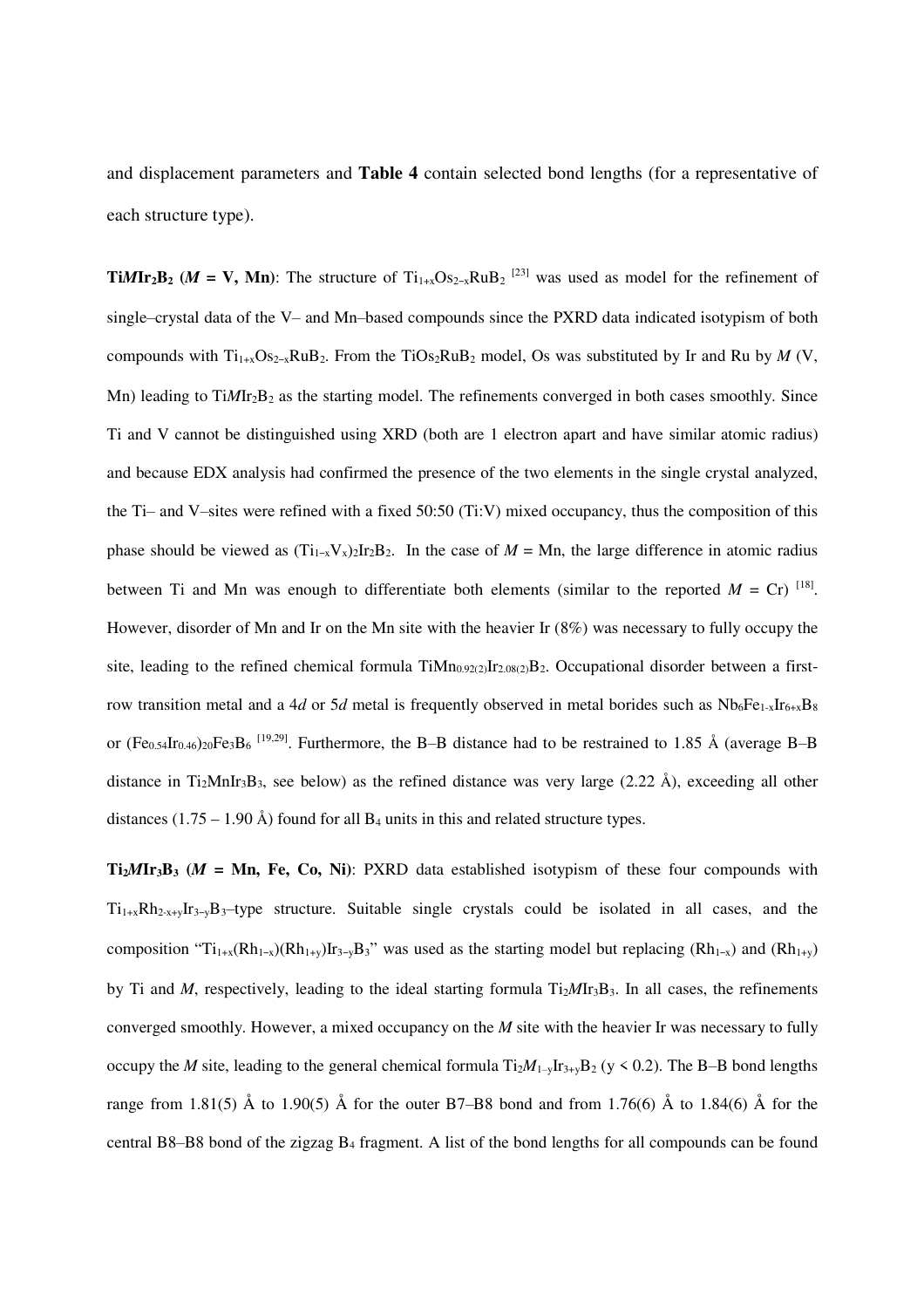in Tables S8 and S9 in the SI. In general, they fall into the expected range for intermetallic borides. The M–B and Ir–B bonds are roughly between 2.2  $\AA$  and 2.3  $\AA$ , while the Ti–B distances are mostly 2.4  $\AA$  or longer.

#### *Structural descriptions*

 $(Ti_{1-x}V_x)_2Ir_2B_2$  and  $TiMn_0,92(2)}Ir_{2,08(2)}B_2$ : All atoms are distributed in two layers at  $z = 0$  and  $z = 0.5$  along the *c* direction. All Ir atoms are found in the layer at  $z = 0.5$  together with two out of three boron atoms (**Figure 1**). The two boron atoms (B1 and B2) build trigonal planar B<sub>4</sub> units with a B–B distance of 1.78(5) Å in  $(Ti_{1-x}V_x)$ ,  $Ir_2B_2$  and 1.85 Å in TiMn<sub>0.92(2</sub>) $Ir_2_{08/2}B_2$ . The layer at  $z = 0$  contains all other metals (Ti, Mn, Ti/V) and the third boron atom (B3). In this layer the M (Ti/V or Mn) atoms form equilateral triangles with a *M–M* distance of 2.72(2) Å ( $M = Ti/V$ ) or 2.61(1) Å ( $M = Mn$ ). Two  $M_3$  triangles are stacked on top of each other, forming *M*3 chains with an intrachain distance corresponding to the *c* lattice parameter at ca. 3.19 Å. The shortest distance between two Mn–atoms of two adjacent triangles in the same layer is 6.404(7) Å, which is more than twice as large as the distance in the *c* direction. These distances and the boron—metal and metal—metal distances are comparable to those found in  $TicIr_2B_2$  and reported  $Ti_{1+r}Os_{2-r}$  $xRuB_2$ —type phases such as  $Ti_{1.6}Os_{2.4}B_2$  and  $Ti_{1-x}Fe_xOs_2RhB_2$  (0 < x < 0.5).<sup>[30]</sup> All atoms at z = 0 are coordinated by prisms build by atoms in the  $z = 0.5$  layers: trigonal prisms for boron and pentagonal prisms for Ti and *M* (**Figure 1a**). Likewise, the boron atoms at  $z = 0.5$  are coordinated by prisms of metals at  $z = 0$ , whereas the iridium atoms are coordinated by strongly distorted icosahedra of all atom. For clarity reasons, we will use the simplified formula TiMIr<sub>2</sub>B<sub>2</sub> in the following discussion to represent these two phases.

The TiMnIr<sub>2</sub>B<sub>2</sub>-phase contains a magnetically active element (Mn), thus the Mn substructure (chains of  $Mn<sub>3</sub>$  triangles) has the potential to produce interesting magnetic properties. Unfortunately, only 6 wt.-% of this phase has been synthesized until now, so the magnetic properties cannot be studied at this time. Nevertheless, comparing this substructure with other will lead to a better understanding of the potential magnetic properties. For example, the similar Cr substructure has produced the isomorphic  $TicrIr_2B_2$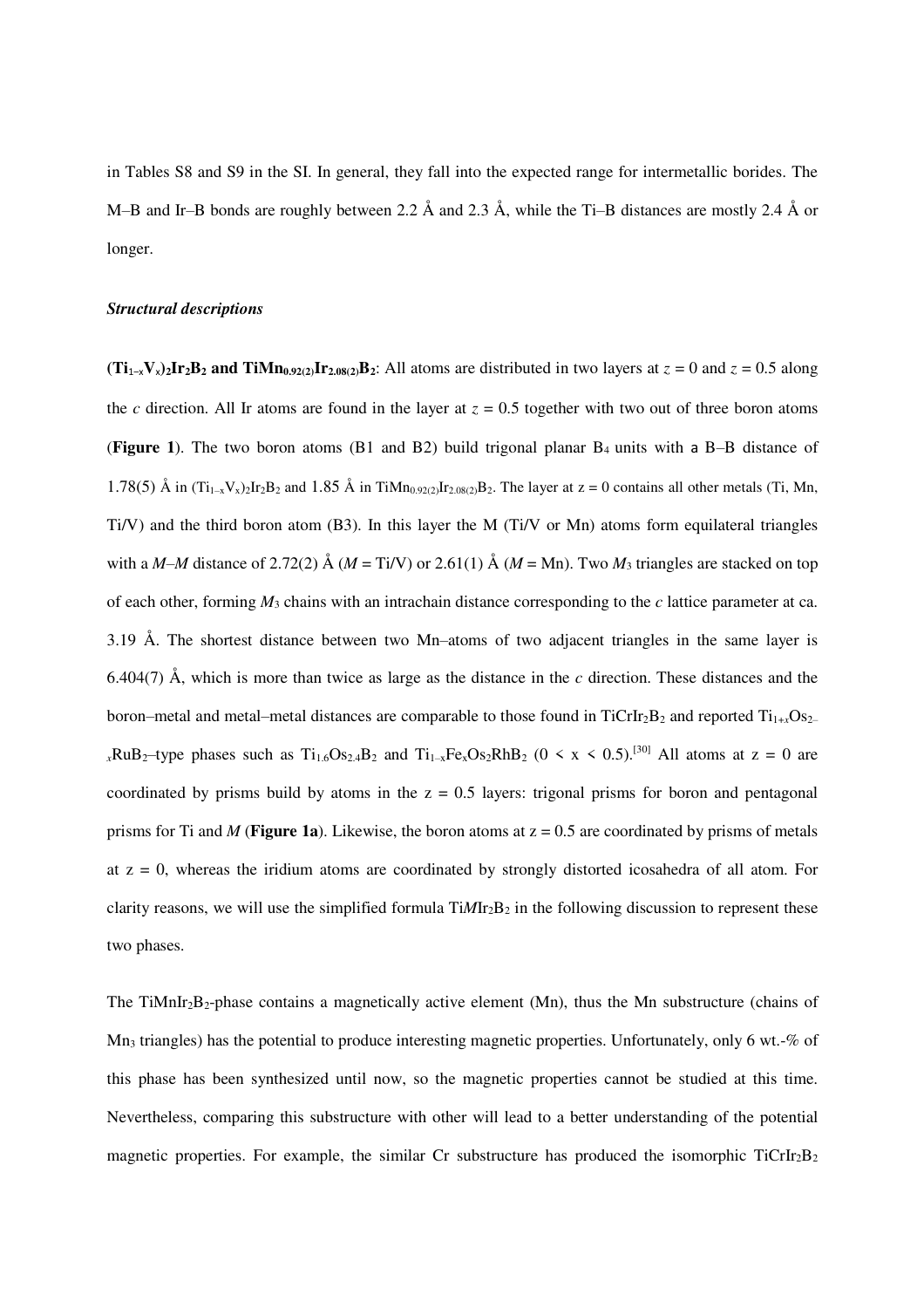ferrimagnet. Another boride phase containing a similar substructure of a magnetic element is NbFeB (ZrNiAl–type structure) <sup>[31]</sup>, also crystallizes in the hexagonal space group ( $\overline{P62m}$ , no 189, Pearson symbol hP9) and contains trigonal boron–centered *M*<sub>6</sub>B prisms. Thus, both structure types contain triangles of magnetic 3d transition metals. In contrast to the boron capped  $M_6B$  ( $M = Cr$ , Mn) prisms, the rectangular faces of the Fe<sub>6</sub>B prisms in NbFeB are capped by Nb–atoms, resulting in isolated B atoms in the latter compound instead of trigonal  $B_4$  fragments as found in TiMIr<sub>2</sub>B<sub>2</sub>. Nevertheless, the  $M_3$  ( $M = Cr$ , Mn, Fe) triangles in these three compounds are very similar, having comparable intra-triangle distances of 2.64  $\AA$ (in Cr<sub>3</sub>), 2.61 Å (in Mn<sub>3</sub>) and 2.67 Å (in Fe<sub>3</sub>) as well as similar inter-triangle distances of 3.18 Å (Fe<sub>3</sub> -Fe<sub>3</sub>), 3.19 Å (Mn<sub>3</sub> - Mn<sub>3</sub>) and 3.22 Å (Fe<sub>3</sub> - Fe<sub>3</sub>). Consequently, the distances within the chains of  $M_3$ triangles in these three compounds are nearly the same, but the distance between these chains is structuretype dependent: The interchain distance of 8.61 Å in TiMnIr<sub>2</sub>B<sub>2</sub> is similar to that in TiCrIr<sub>2</sub>B<sub>2</sub> (8.55 Å), whereas it is only 6.01  $\AA$  in NbFeB (both center–to–center), hinting at different magnetic properties for these two structure types despite the similar magnetic chains of  $M_3$  triangles. Such studies of magnetic properties would be highly interesting both experimentally and theoretically, as they would help shed some light on the effects of different interchain distances.



**Figure 1.** Projections of the structures of (a)  $\text{Ti}/M\text{Ir}_2\text{B}_2$  ( $M = V$ , Mn;  $\text{Ti}_{1+x}\text{Os}_{2-x}\text{RuB}_{2}$ –type) and of (b)  $\text{Ti}_2M_{1-x}$  $_{x}Ir_{3+x}B_3$  (x < 0.2; *M* = Mn–Ni; Ti<sub>1+x</sub>Rh<sub>2-x+y</sub>Ir<sub>3-y</sub>B<sub>3</sub>-type) phases along [001] on top and along [100] at the bottom. The highlighted green triangles indicate boron–filled trigonal prisms. Note that for the  $M = V$ phase, the Ti and *M* positions are all filled by the mixed Ti/V atoms.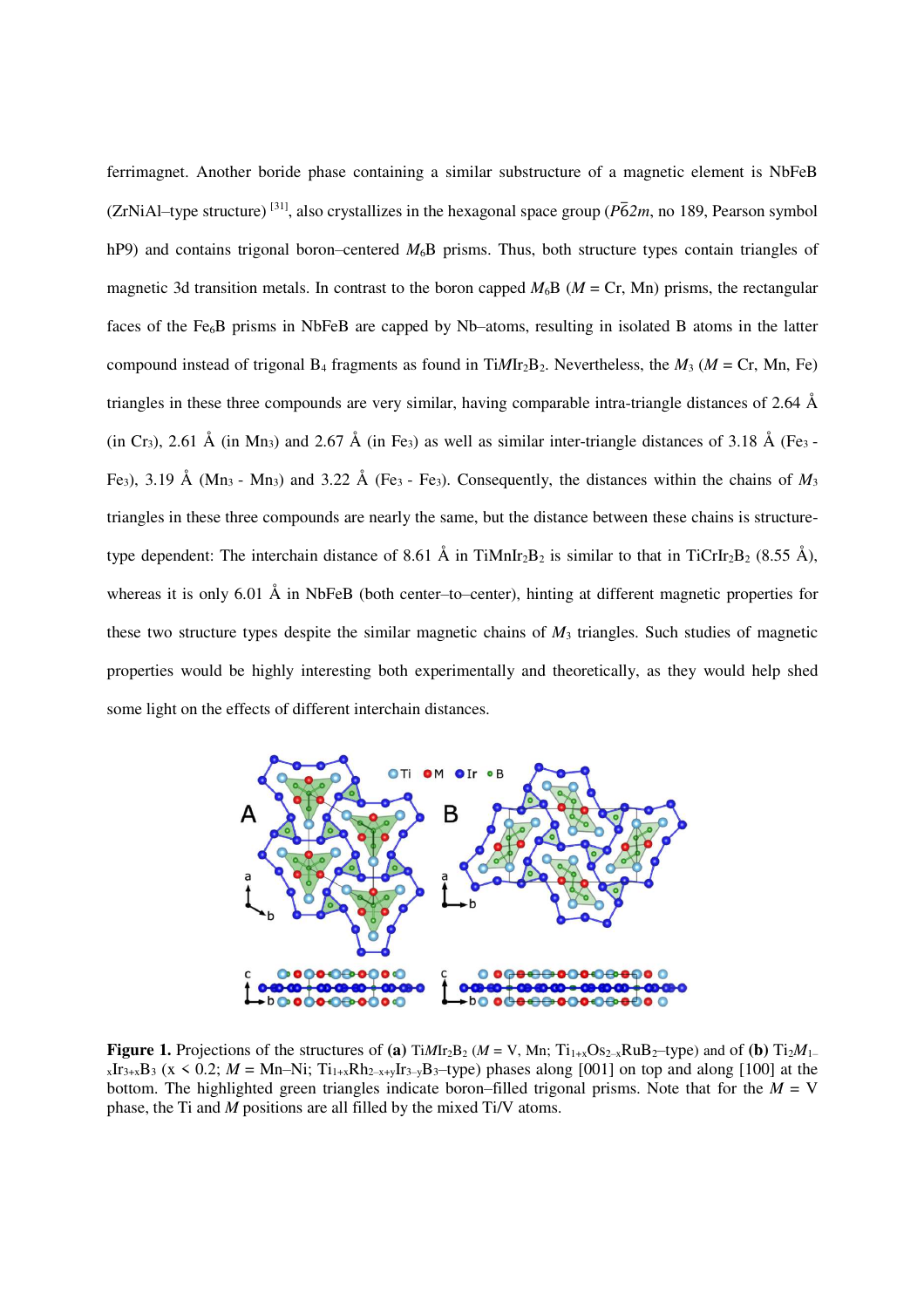

**Figure 2.** Sets of pentagonal prisms centered by *M* (red) and Ti (cyan) in the orthorhombic  $Ti_{1+x}Rh_{2-x+y}Ir_{3-x}$  $y$ B<sub>3</sub>—type structure (top) and the hexagonal  $Ti_{1+x}Os_{2-x}RuB_2$ —type structure (bottom).

**Ti**<sub>2</sub>*M*<sub>1</sub><sub>-x</sub>**Ir**<sub>3+x</sub>**B**<sub>3</sub> (**x** < **0.2**; *M* = Mn–Ni): Analogous to the Ti<sub>1+x</sub>O<sub>S2-x</sub>RuB<sub>2</sub>-type structure discussed above, the structure of  $Ti_2M_{1-x}Ir_{3+x}B_3$  compounds  $(Ti_{1+x}Rh_{2-x+y}Ir_{3-y}B_3$ -type) displays two different layers at  $z = 0$ and  $z = 0.5$ : Ti, *M* and isolated boron atoms are found at  $z = 0$ , while Ir and other B atoms (building zigzag  $B_4$  fragments) fill the  $z = 0.5$  layer.

Two  $M_2$  dumbbells and two Ti atoms form a trigonal prism ( $[Ti_2M_4]B8$  prism) which is centered by the inner B atom (B8) of the zigzag B4 fragment. The outer B atoms (B7) of the zigzag B4 fragment resides in the nearby trigonal prims which have the inverse  $Ti: M$  ratio ( $[Ti_4M_2]B7$  prisms). The zigzag  $B_4$  fragment arises from the rectangular face sharing of  $[Ti<sub>2</sub>M<sub>4</sub>]B8$  and  $[Ti<sub>4</sub>M<sub>2</sub>]B7$  prisms (**Figure 1b**). The two other rectangular faces of these prisms are all capped by Ir atoms at  $z = 0.5$ . Six of those Ir atoms form another set of trigonal prims centered by the isolated B9 atoms ( $[Ir_6]B9$  prism). Because the two layers at  $z = 0$  and  $z = 0.5$  alternate along the *c*—axis, all trigonal prims form infinite columns parallel to [001] by sharing their trigonal faces. Just as in the previous structure type, all atoms at  $z = 0$  are coordinated by prisms build by atoms in the z = 0.5 layers including pentagonal prisms for Ti and *M* (**Figures 1 and 2**). In contrast, only the boron atoms at  $z = 0.5$  are coordinated by prisms of metals at  $z = 0$ , whereas the iridium atoms are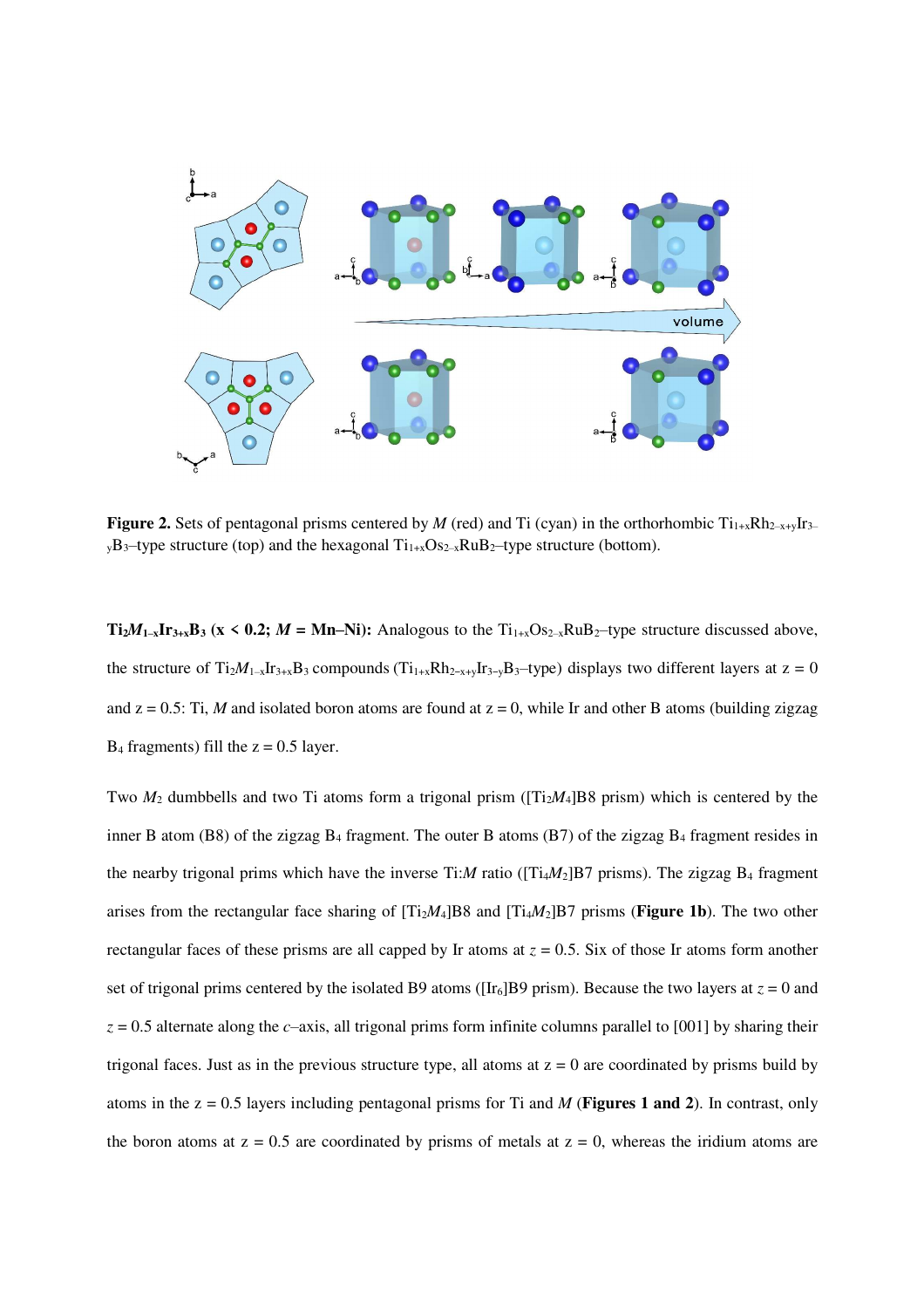coordinated by strongly distorted icosahedra of all atom types as previously described in  $Ti_{1+x}Rh_{2-x+v}Ir_{3-x}$  $_{y}B_{3}$ <sup>[22]</sup>. The B–B distance in this series varies from 1.81(4) Å for *M* = Ni to 1.90(4) Å for *M* = Mn. These phases are the first of this structure type containing a magnetic element (*M*), thus it is important to describe the substructure build by *M*: The shortest *M–M* distance, which is very similar in all phases and varies from 2.61(1) Å for  $M = Mn$  and Ni to 2.67(1) Å for  $M = \text{Fe}$  and Co, is consistent with  $M_2$ dumbbells. The distance between dumbbells (inter-dumbbell distance) has the same length as the *c* lattice parameter (ca. 3.23 Å), thereby building a ladder substructure  $(M_2 \text{ chain})$ . A similar ladder-like arrangement of magnetic Fe atoms (with Fe–Fe distances of 2.49  $\AA$  and 2.97  $\AA$ ) has been observed in  $Ti<sub>9</sub>Fe<sub>2</sub>Ru<sub>18</sub>B<sub>8</sub>$ , and it is believed to have induced ferromagnetism in this phase  $^{[32]}$ . However, the significant differences between these two types of ladder substructures (ca. 0.2 Å larger distances in the new substructure) can affect the magnetic properties. In particular, the proximity of the nearby  $B_4$  fragments which strongly interact with the new ladders (**Figure 3b**) in the new phases (absent in  $Ti<sub>9</sub>Fe<sub>2</sub>Ru<sub>18</sub>B<sub>8</sub>$ , **Figure 3c**) may drastically impact the magnetic properties, as strong bonding between *M* and B will lower the electron density on  $M$  and thus reduce the strength of  $M-M$  magnetic interactions (a related manuscript on theoretical calculations will be communicated soon).



**Figure 2.** Detailed view of the different *M*—substructures and coordination found in (a) the hexagonal TiMIr<sub>2</sub>B<sub>2</sub> structure (Ti<sub>1+x</sub>Os<sub>2-x</sub>RuB<sub>2</sub>-type), (b) in the orthorhombic Ti<sub>2</sub>MIr<sub>3</sub>B<sub>3</sub> structure (Ti<sub>1+x</sub>Rh<sub>2-x+y</sub>Ir<sub>3</sub>  $_{y}B_{3}$ -type, right) and in the tetragonal Ti<sub>9</sub> $M_{2}Ru_{18}B_{8}$  ( $M = Fe$ ) structure.

#### Structural relationship between  $Ti_{1-x}Rh_{2-x+y}Ir_{3-y}B_3$  and  $Ti_{1-x}Os_{2-x}RuB_2$  type structures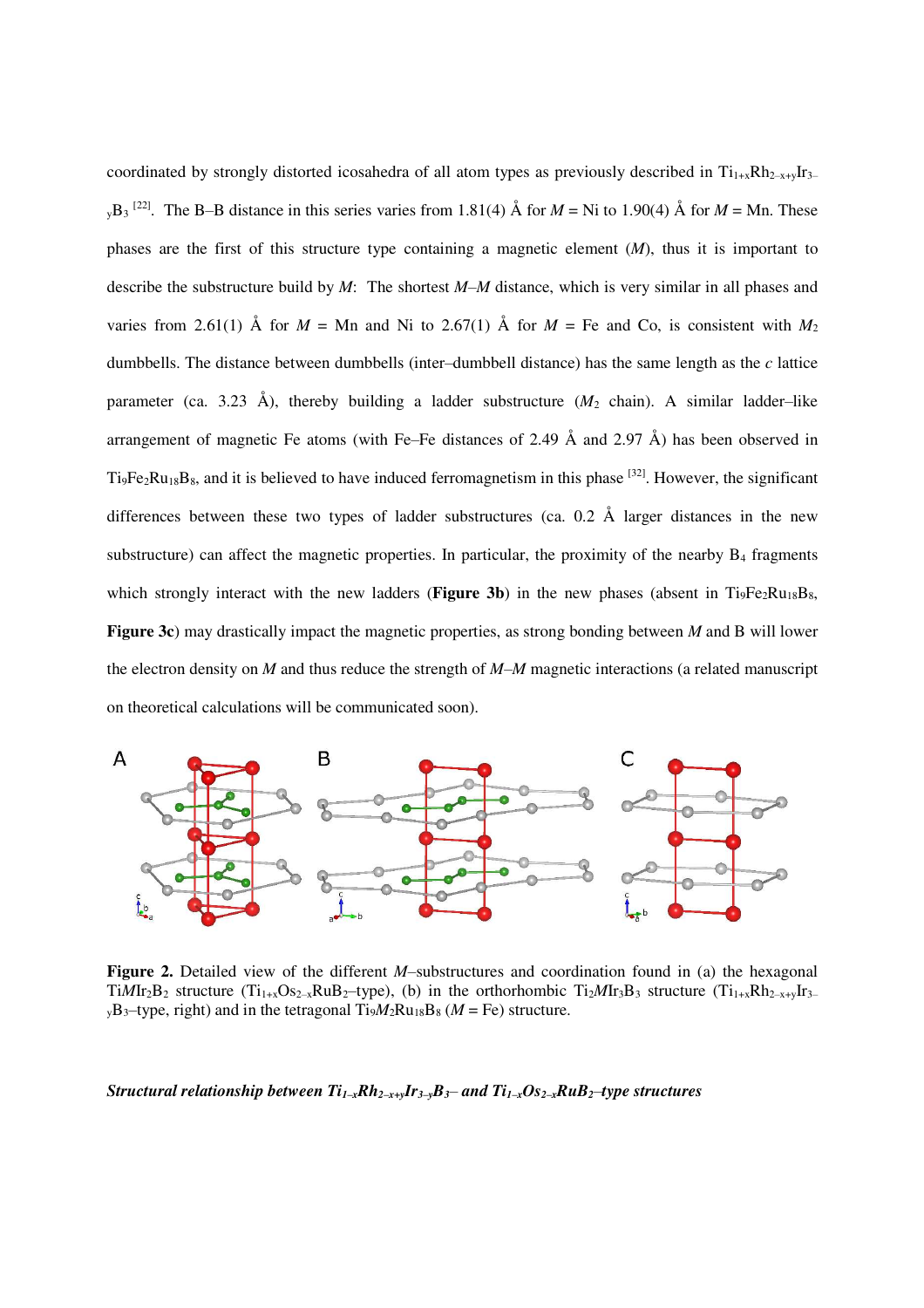Using different 3d transition metals for  $M (M = V - Ni)$  in the series  $(T_{1-x}M_x)_3I_3B_3$  (x = 1/3, 1/2) results in the formation of hexagonal  $Ti_{1-x}Os_{2-x}RuB_2$ —type structure for  $M = V$ , Cr and Mn on the one hand and of orthorhombic  $Ti_{1-x}Rh_{2-x+y}Ir_{3-y}B_3$ -type structure for  $M = Mn$ , Fe, Co and Ni on the other hand. Moreover, in the case of  $M = Mn$ , both structures occur side by side. Comparing the two structure types, a close relationship between them becomes apparent: Both are layered along the c-axis, both have a metal-toboron ratio *M*:B of 2:1 and both contain isolated boron as well as  $B_4$  fragments. However, the  $B_4$  unit is trigonal planar in the  $Ti_{1-x}Os_{2-x}RuB_2$ -type structure while it is zigzag shaped in the  $Ti_{1-x}Rh_{2-x+v}Ir_{3-y}B_3$ type structure. Each boron atom of both B<sub>4</sub>-units is located inside a trigonal prism made from *M* and Ti. The different topology of the  $B_4$ -fragment and ultimately the different space group symmetry of the structures depends only on how those trigonal prisms are connected. While three trigonal prisms in the  $Ti<sub>1-x</sub>Os<sub>2-x</sub>RuB<sub>2</sub>$ -type structure are connected via one of their rectangular faces to a central trigonal prism, the trigonal prisms in the  $Ti_{1-x}Rh_{2-x+y}Ir_{3-y}B_3$ -type structure are all successively connected by their rectangular faces (**Figures 1 and 2**).

The close relationship between the two structures raises the question why one is preferred over the other. By looking at the whole series one finds that for the larger *3d* transition metals (V, Cr, Mn) the hexagonal structure is preferred, while the smaller *3d* metals (Mn, Fe, Co, Ni) prefer the orthorhombic structure. Analyzing the coordination polyhedra (**Figure 2**) around the metal atoms *M* and Ti, two different polyhedra exist for the hexagonal structure while three different polyhedra occur in the orthorhombic structure. Two out of three polyhedra of the orthorhombic structure are identical with the two polyhedra of the hexagonal structure. Accordingly, the orthorhombic structure contains a coordination polyhedron that does not exist in the hexagonal structure; thus, this explains the absence of a group-subgroup relationship between them.

The polyhedra have different volumes (**Figure 2**), and the volume increases with decreasing number of boron atoms being part of the coordination polyhedron. The hexagonal structure contains the small polyhedron (six boron atoms participating) and the large polyhedron (two boron atoms involved). In the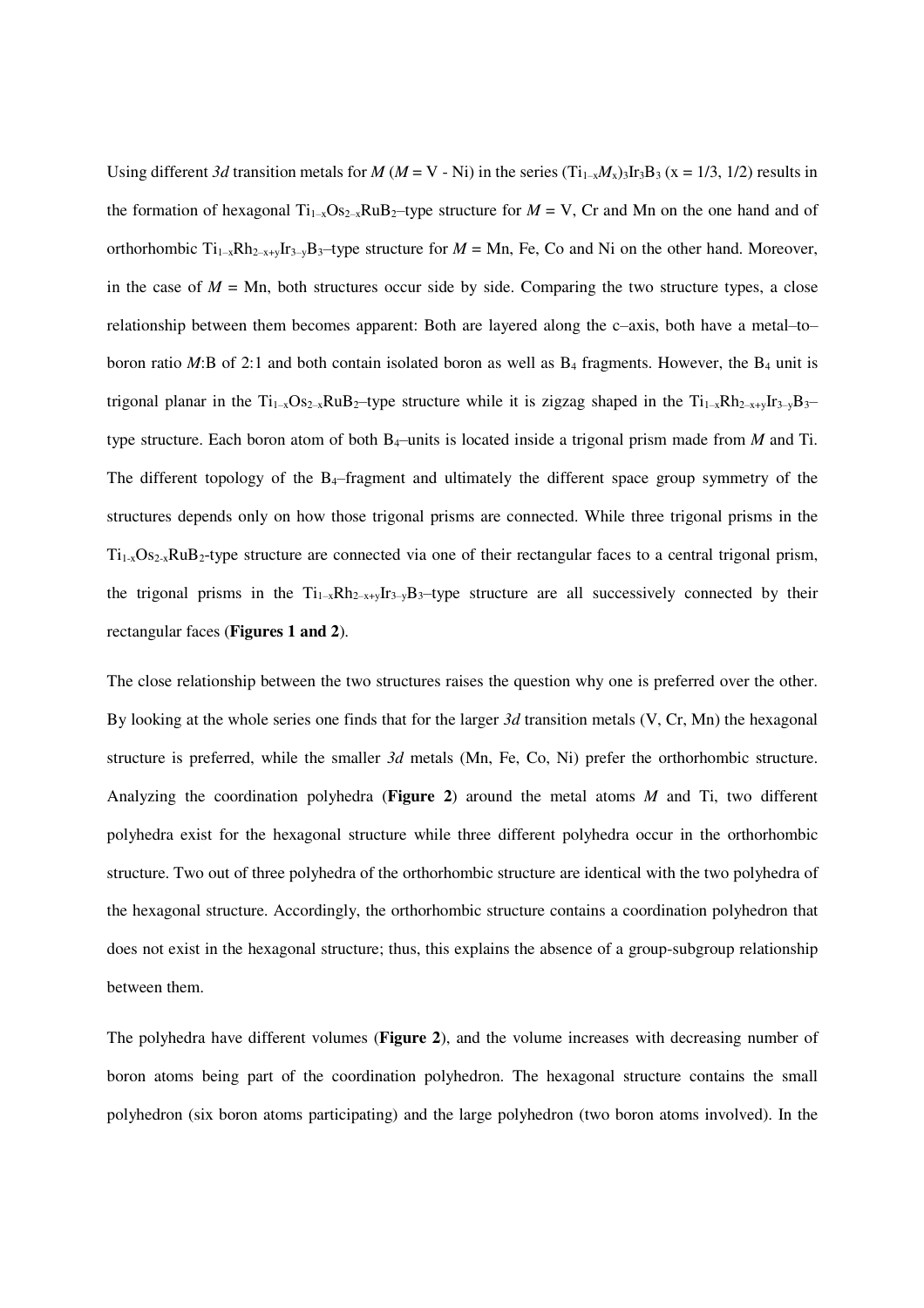orthorhombic structure, however, an additional third coordination polyhedron exists and contains four boron atoms; thus, its volume lies in-between the previous two.

Naturally, we expect the large atoms to occupy the larger polyhedron, as it was found in the hexagonal structure of TiCrIr<sub>2</sub>B<sub>2</sub>, where Ti seats in the larger polyhedron while the smaller Cr atom occupies the smaller polyhedron. The same holds true for the hexagonal compounds with  $M = V$  and Mn.

Due to the presence of three different polyhedra, the situation is slightly more complex in the orthorhombic structures, but the general trend is the same. The Ti atoms occupy the large and the intermediate polyhedra, while the smaller *M* atoms  $(M = Mn, Fe, Co or Ni)$  are found inside the small polyhedron mixed with a small amount of Ir (the second largest metal atom,  $r_{\text{Ti}} > r_{\text{Ir}} > r_M$ ).

The two different pentagonal prisms of the hexagonal structure occur three times each, while the three different pentagonal prisms of the orthorhombic structure occur twice each. Thus, the total number of pentagonal prisms is the same for both structures. Consequently, the ratio between the number of large sites (preferred by Ti) to the number of small sites (preferred by *M*) in the hexagonal structure is 1:1. In comparison, the ratio between the number of sites preferred by Ti to the number of sites preferred by *M* in the orthorhombic structure is 2:1, hinting at larger unit cells for the orthorhombic structure. Indeed, the average cell volume is 406.5  $\AA$ <sup>3</sup> for the hexagonal compounds and 415.8  $\AA$ <sup>3</sup> for the orthorhombic compounds.

As mentioned above, a group-subgroup relationship does not exist between the two structure types. Nevertheless, starting from the orthorhombic structure, one can derive the hexagonal structure with the following simple steps:

- 1) Identify two similar hexagonal unit cells (**Figure 4, left, red shadings**) within the orthorhombic  $Ti_{1+x}Rh_{2-x+y}Ir_{3-y}B_3$ -type unit cell (**Figure 4, left, yellow shadings**),
- 2) Rotate one hexagonal unit cell (**Figure 4, left, blue outline**) by  $180^\circ$  around the *c*-axis, which produces the other adjacent hexagonal unit cell, and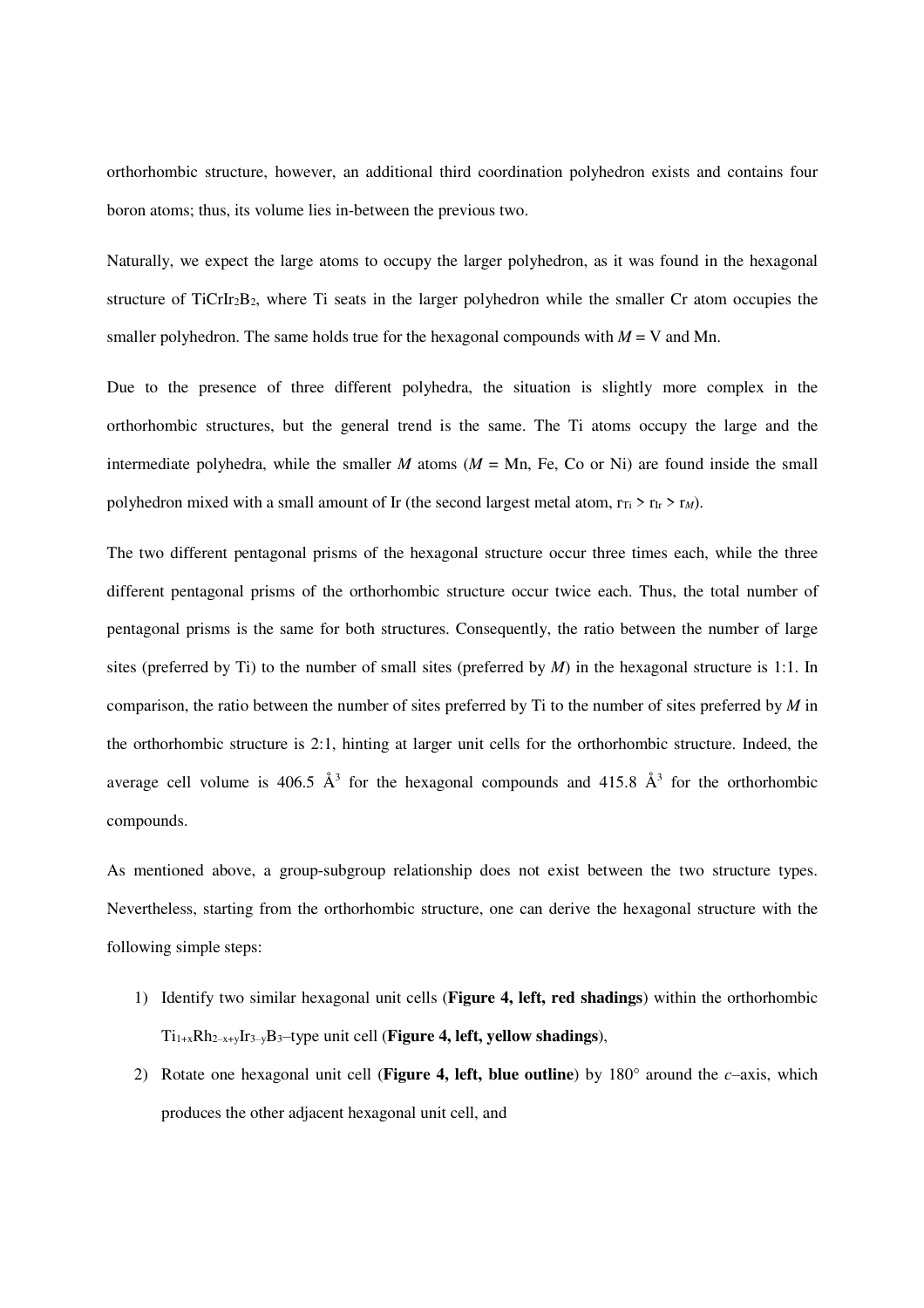- 3) Shift the rotated left hexagonal unit with respect to the other hexagonal cell along *a* by ca. 1.8 Å (blue arrow).
- 4) The hexagonal  $Ti_{1+x}Os_{2-x}RuB_2$ -type structure is obtained (**Figure 4, right**).

No modification in *c* direction is required because of the same layered arrangement of both structures. This transformation can be considered as a form of glide-reflection twinning of the hexagonal structure [33] .



**Figure 4:** structural relation between the orthorhombic  $Ti_{1+x}Rh_{2-x+y}Ir_{3-y}B_3$ -type structure (left, unit cell shaded in yellow) and the hexagonal  $Ti_{1+x}Os_{2-x}RuB_2$ —type structure (right, unit cells shaded in red).

### **Conclusion**

We have synthesized and fully characterized new phases within the series  $T_{12-x}M_{1+x-\delta}Ir_{3+\delta}B_3$  (x = 0.5 for M = V-Mn,  $x = 0$  for M = Mn-Ni and  $\delta < 0.2$ ), the main product is isostructural to hexagonal  $Ti_{1+x}Os_{2-x}RuB_2$  for  $M = V-Mn$ , while for  $M = Fe$ , Co or Ni the  $Ti_{1+x}Rh_{2-x+y}Ir_{3-y}B_3$ -type structure is adopted, independent of the Ti:M ratio of the starting composition. For  $M = Mn$ , both structures were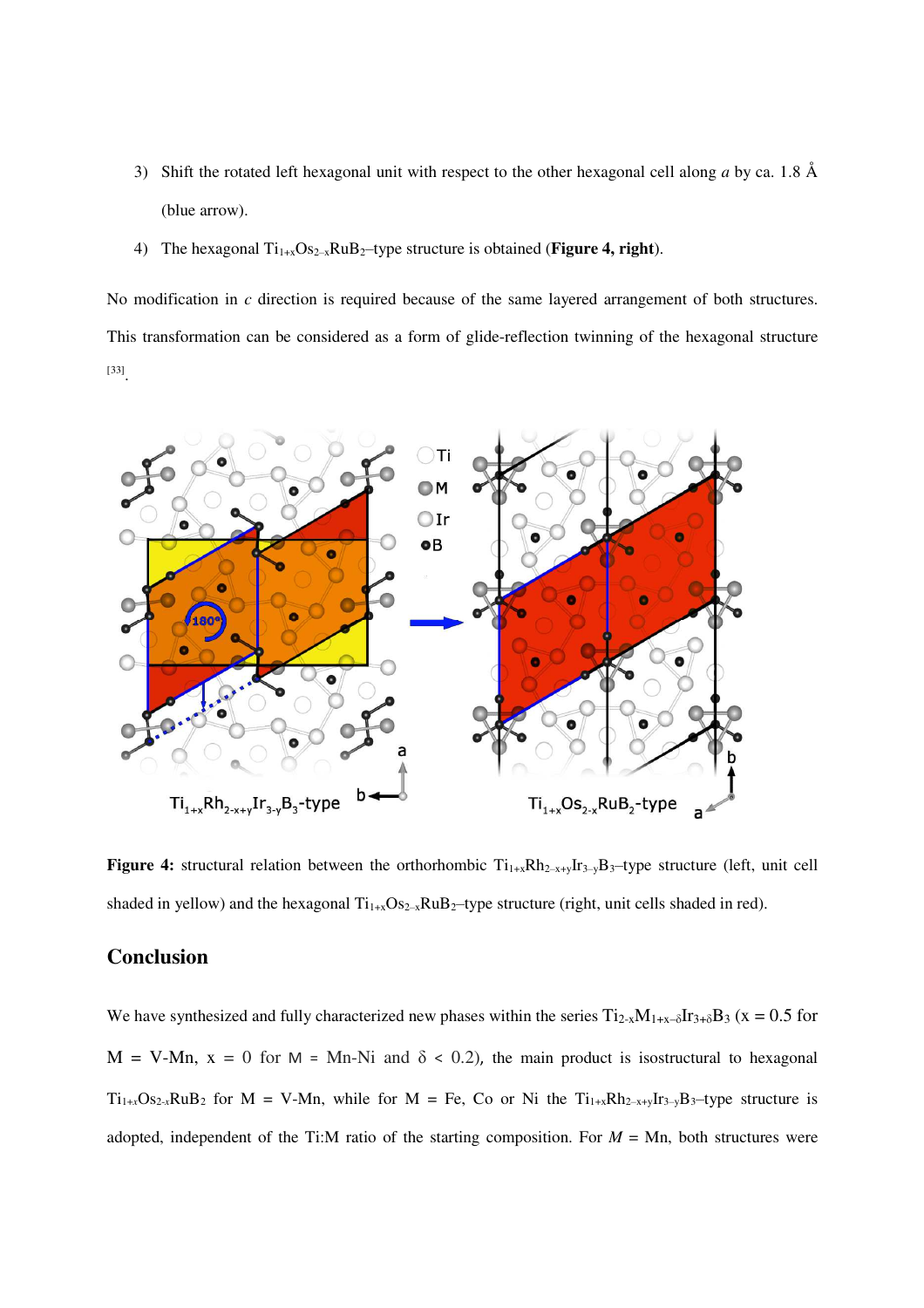obtained side by side. The different  $Ti: M$  ratio (1:1 in the hexagonal and 2:1 in the orthorhombic) is attributed to differently sized polyhedra around these atoms, thereby directing the formation of each structure type. Moreover, the two structure types can be geometrically derived from each other, even though there is no obvious group-subgroup relationship.

# **Acknowledgements**

This work was supported by the National Science Foundation Career award to BPTF (no. DMR-1654780) as well as UC Riverside (Dissertation Year Award for JPS).

### **References**

- 1. Akopov G, Yeung MT, Kaner RB. Rediscovering the Crystal Chemistry of Borides. *Adv Mater*. 2017;29(21):1604506. doi:10.1002/adma.201604506
- 2. Ma T, Li H, Zheng X, et al. Ultrastrong Boron Frameworks in ZrB12: A Highway for Electron Conducting. *Adv Mater*. 2017;29(3):1604003. doi:10.1002/adma.201604003
- 3. Scheifers JP, Zhang Y, Fokwa BPT. Boron: Enabling Exciting Metal-Rich Structures and Magnetic Properties. *Acc Chem Res*. 2017;50(9). doi:10.1021/acs.accounts.7b00268
- 4. Yeung MT, Lei J, Mohammadi R, et al. Superhard Monoborides: Hardness Enhancement through Alloying in W 1−*x* Ta*x*B. *Adv Mater*. 2016;28(32):6993-6998. doi:10.1002/adma.201601187
- 5. Petsagkourakis I, Tybrandt K, Crispin X, Ohkubo I, Satoh N, Mori T. Thermoelectric materials and applications for energy harvesting power generation. *Sci Technol Adv Mater*. 2018;19(1):836-862. doi:10.1080/14686996.2018.1530938
- 6. Rau JV, Latini A. New Hard and Superhard Materials: RhB 1.1 and IrB 1.35. *Chem Mater*. 2009;21(8):1407-1409. doi:10.1021/cm900310j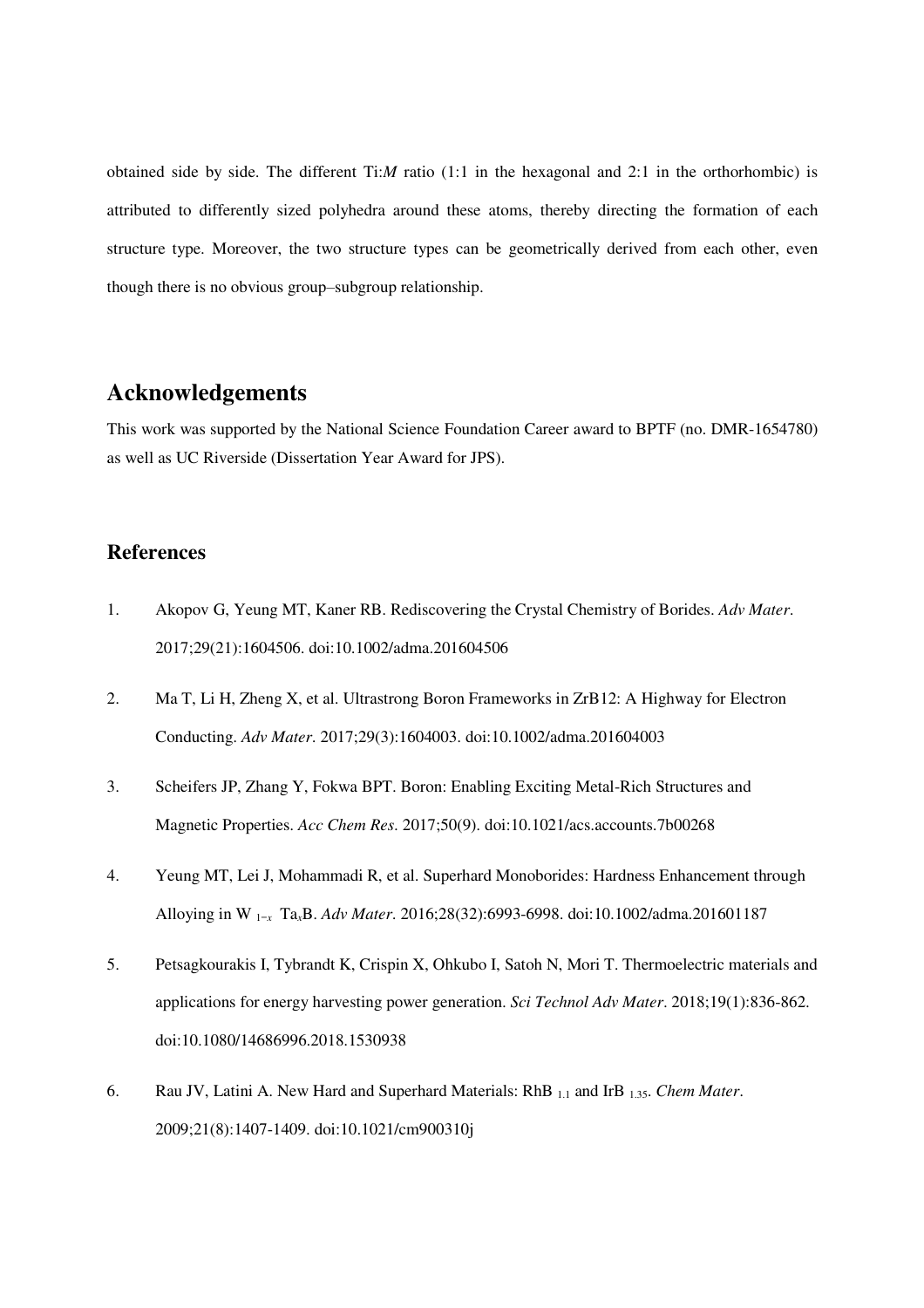- 7. Albert B, Hillebrecht H. Boron: Elementary Challenge for Experimenters and Theoreticians. *Angew Chemie Int Ed*. 2009;48(46):8640-8668. doi:10.1002/anie.200903246
- 8. Levine JB, Tolbert SH, Kaner RB. Advancements in the Search for Superhard Ultra-Incompressible Metal Borides. *Adv Funct Mater*. 2009;19(22):3519-3533. doi:10.1002/adfm.200901257
- 9. Gu Q, Krauss G, Steurer W. Transition Metal Borides: Superhard versus Ultra-incompressible. *Adv Mater*. 2008;20(19):3620-3626. doi:10.1002/adma.200703025
- 10. Chung HY, Weinberger MB, Levine JB, et al. Synthesis of ultra-incompressible superhard rhenium diboride at ambient pressure. *Science (80- )*. 2007;316(5823):436-439. doi:10.1126/science.1139322
- 11. Mbarki M, Touzani R St., Fokwa BPT. Experimental and Theoretical Investigations of the Ternary Boride NbRuB with a Layerlike Structure Type. *Eur J Inorg Chem*. 2014;2014(8):1381-1388. doi:10.1002/ejic.201301488
- 12. Jedlicka H, Benesovsky F, Nowotny H. Die Kristallstruktur des W3CoB3 und der dazu isotypen Phasen Mo3CoB3, Mo3NiB3 und W3NiB3. *Monatshefte für Chemie*. 1969;100(3):844-850. doi:10.1007/BF00900567
- 13. Kotzott D, Ade M, Hillebrecht H. Synthesis and crystal structures of α- and β-modifications of Cr2IrB2 containing 4-membered B4 chain fragments, the τ-boride Cr7.9Ir14.1B6 and orthorhombic Cr2B. *Solid State Sci*. 2008;10(3):291-302. doi:10.1016/j.solidstatesciences.2007.09.014
- 14. Ade M, Kotzott D, Hillebrecht H. Synthesis and crystal structures of the new metal-rich ternary borides Ni12AlB8, Ni12GaB8 and Ni 10.6Ga0.4B6-examples for the first B 5 zig-zag chain fragment. *J Solid State Chem*. 2010;183(8):1790-1797. doi:10.1016/j.jssc.2010.05.009
- 15. Fokwa BPT, Hermus M. All-Boron Planar B6 Ring in the Solid-State Phase Ti7Rh4Ir2B8. *Angew*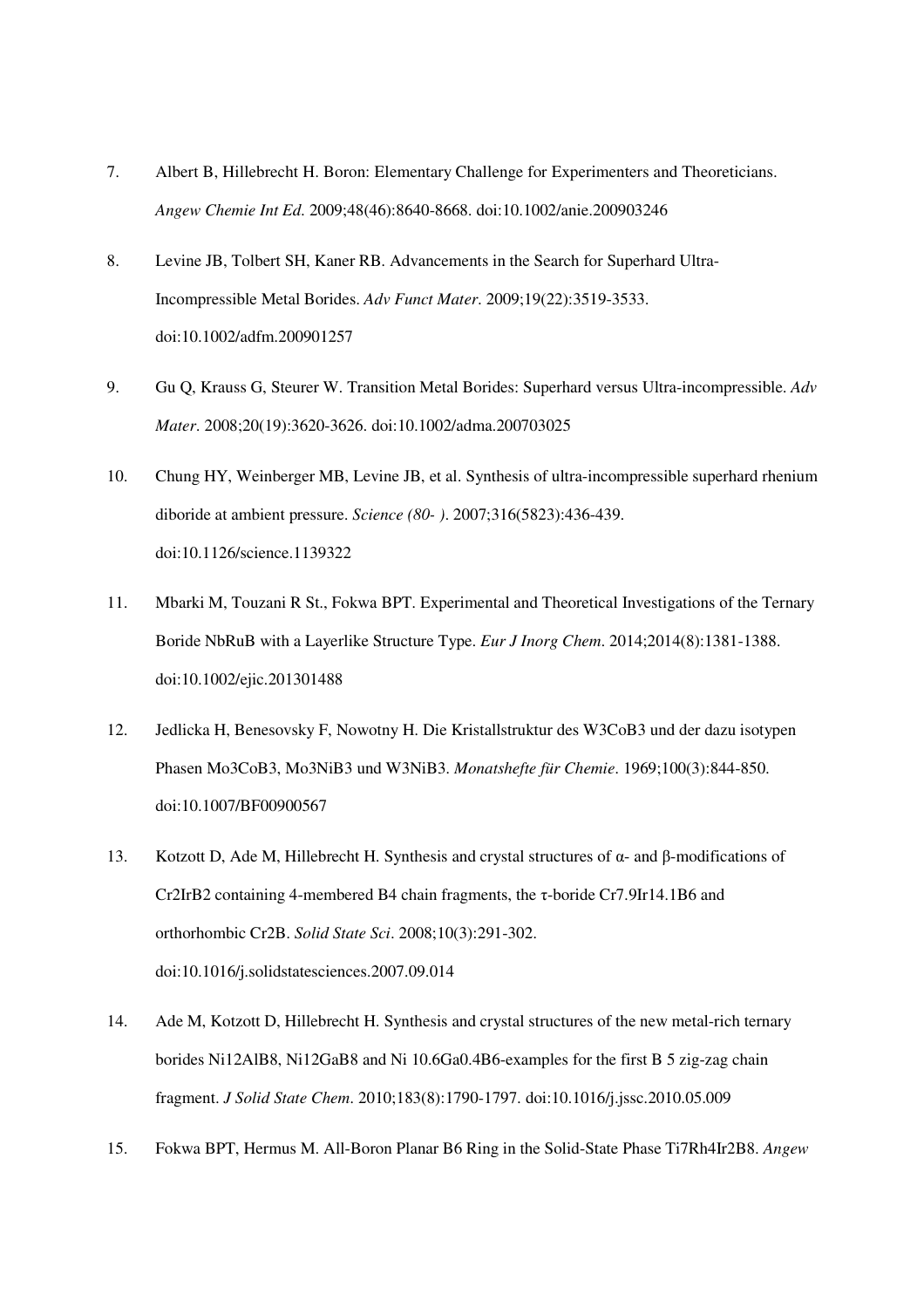*Chemie Int Ed*. 2012;51(7):1702-1705. doi:10.1002/anie.201106798

- 16. Xie W, Luo H, Baroudi K, Krizan JW, Phelan BF, Cava RJ. Fragment-Based Design of NbRuB as a New Metal-Rich Boride Superconductor. *Chem Mater*. 2015;27(4):1149-1152. doi:10.1021/cm504449s
- 17. Zheng Q, Gumeniuk R, Rosner H, et al. Synthesis, crystal structure and properties of the new superconductors TaRuB and NbOsB. *J Phys Condens Matter*. 2015;27(41):415701. doi:10.1088/0953-8984/27/41/415701
- 18. Küpers M, Lutz-Kappelman L, Zhang Y, Miller GJ, Fokwa BPT. Spin Frustration and Magnetic Ordering from One-Dimensional Stacking of Cr 3 Triangles in TiCrIr 2 B 2. *Inorg Chem*. 2016;55(11):5640-5648. doi:10.1021/acs.inorgchem.6b00714
- 19. Mbarki M, St. Touzani R, Fokwa BPT. Unexpected Synergy between Magnetic Iron Chains and Stacked B 6 Rings in Nb 6 Fe 1− *x* Ir 6+ *x* B 8. *Angew Chemie Int Ed*. 2014;53(48):13174-13177. doi:10.1002/anie.201406397
- 20. Sharma N, Mbarki M, Zhang Y, Huq A, Fokwa BPT. Structural-Distortion-Driven Magnetic Transformation from Ferro- to Ferrimagnetic Iron Chains in B 6 -based Nb 6 FeIr 6 B 8. *Angew Chemie Int Ed*. 2018;57(32):10323-10327. doi:10.1002/anie.201804841
- 21. Rogl P, Benesovsky F, Nowotny H. Über einige Komplexboride mit Platinmetallen. *Monatshefte für Chemie*. 1972;103(4):965-989. doi:10.1007/BF00905170
- 22. Goerens C, Fokwa BPT. The complex metal-rich boride Ti 1xRh 2-xyIr 3-yB 3 ( $x=0.68$ ,  $y=1.06$ ) with a new structure type containing B 4 zigzag fragments: Synthesis, crystal chemistry and theoretical calculations. *J Solid State Chem*. 2012;192:113-119. doi:10.1016/j.jssc.2012.04.005
- 23. Fokwa BPT, Von Appen J, Dronskowski R. Synthesis of a missing structural link: The first trigonal planar B 4 units in the novel complex boride Ti1+xOs 2-xRuB2 (x = 0.6). *Chem Commun*. 2006;(42):4419-4421. doi:10.1039/b608903h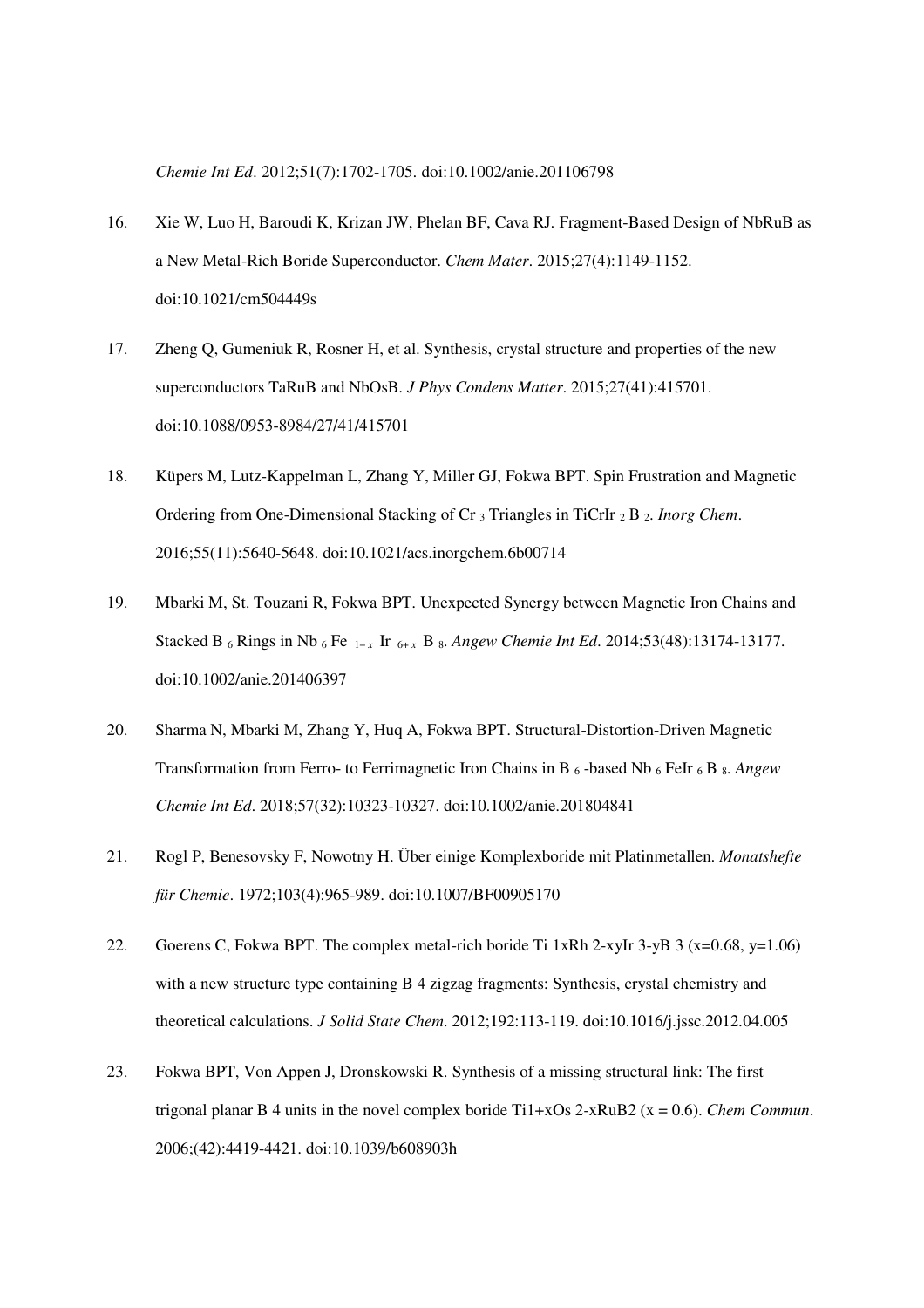- 24. Rodríguez-Carvajal J. Recent advances in magnetic structure determination by neutron powder diffraction. *Phys B Condens Matter*. 1993;192(1-2):55-69. doi:10.1016/0921-4526(93)90108-I
- 25. Rodriguez-Carvajal J. FullProf: A Program for Rietveld Refinement and Profile Matching Analysis of Complex Powder Diffraction Patterns. In: *Satellite Meeting on Powder Diffraction of the XV Congress of the IUCr*. Toulouse; 1990:127.
- 26. Sheldrick GM. A short history of SHELX. *Acta Crystallogr Sect A Found Crystallogr*. 2008;64(1):112-122. doi:10.1107/S0108767307043930
- 27. Sheldrick GM. Crystal structure refinement with SHELXL. *Acta Crystallogr Sect C Struct Chem*. 2015;71:3-8. doi:10.1107/S2053229614024218
- 28. Eremenko VN, Shtepa TD, Sirotenko VG. Intermediate phases in alloys of titanium with iridium, rhodium, and osmium. *Sov Powder Metall Met Ceram*. 1966;5(6):487-490. doi:10.1007/BF00775541
- 29. Sologub O, Rogl P, Giester G. The tau-borides τ-(Fe0.54Ir0.46)20Fe3B6 and τ- (Co0.64Ir0.36)21Co0.16B4B6. *Intermetallics*. 2010;18(4):694-701. doi:10.1016/j.intermet.2009.11.010
- 30. Fokwa BPT, Dronskowski R. New Transition-Metal Borides containing Trigonal-Planar B 4 Units: Syntheses and Single-Crystal Structure Analyses of Ti 1.6 Os 2.4 B 2 and Ti 1-x Fe x Os 2 RhB 2. *Zeitschrift für Anorg und Allg Chemie*. 2008;634(11):1955-1960. doi:10.1002/zaac.200800219
- 31. Kuzma Y, Tsolkovskii T, Baburova O. The Systems Nb-Fe-B and Nb-Co-B. *Inorg Mater*. 1968;4(7):950-953.
- 32. Fokwa BPT, Samolyuk GD, Miller GJ, Dronskowski R. Ladders of a Magnetically Active Element in the Structure of the Novel Complex Boride Ti  $_9$  Fe  $_2$  Ru  $_{18}$  B  $_8$ : Synthesis, Structure, Bonding, and Magnetism. *Inorg Chem*. 2008;47(6):2113-2120. doi:10.1021/ic7020963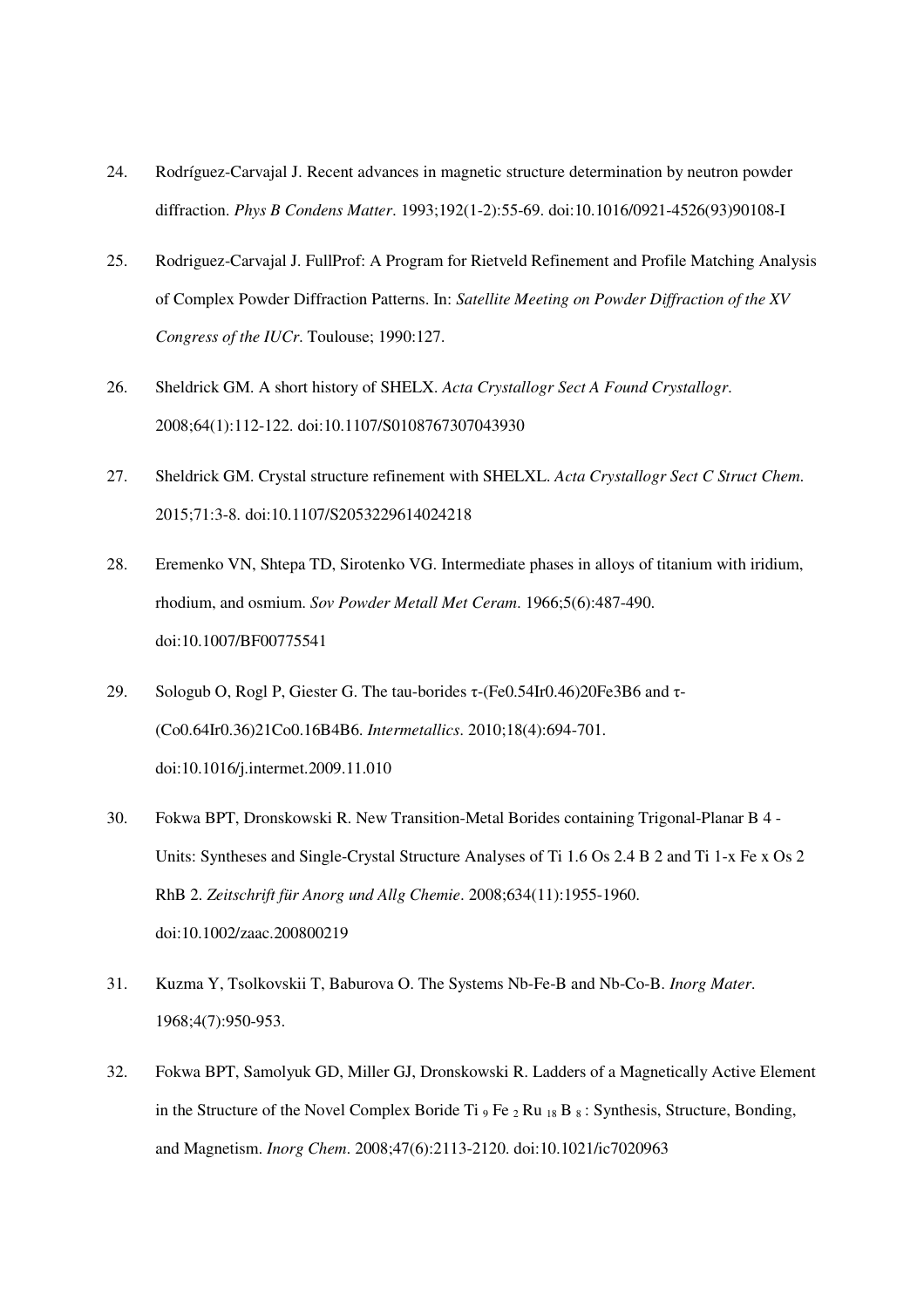33. Hyde, B. G., Andersson, S., Bakker, M., Plug, C. M. & O'Keeffe, M. The (twin) composition plane as an extended defect and structure-building entity in crystals. *Progress in Solid State Chemistry* (1979) doi:10.1016/0079-6786(79)90002-5.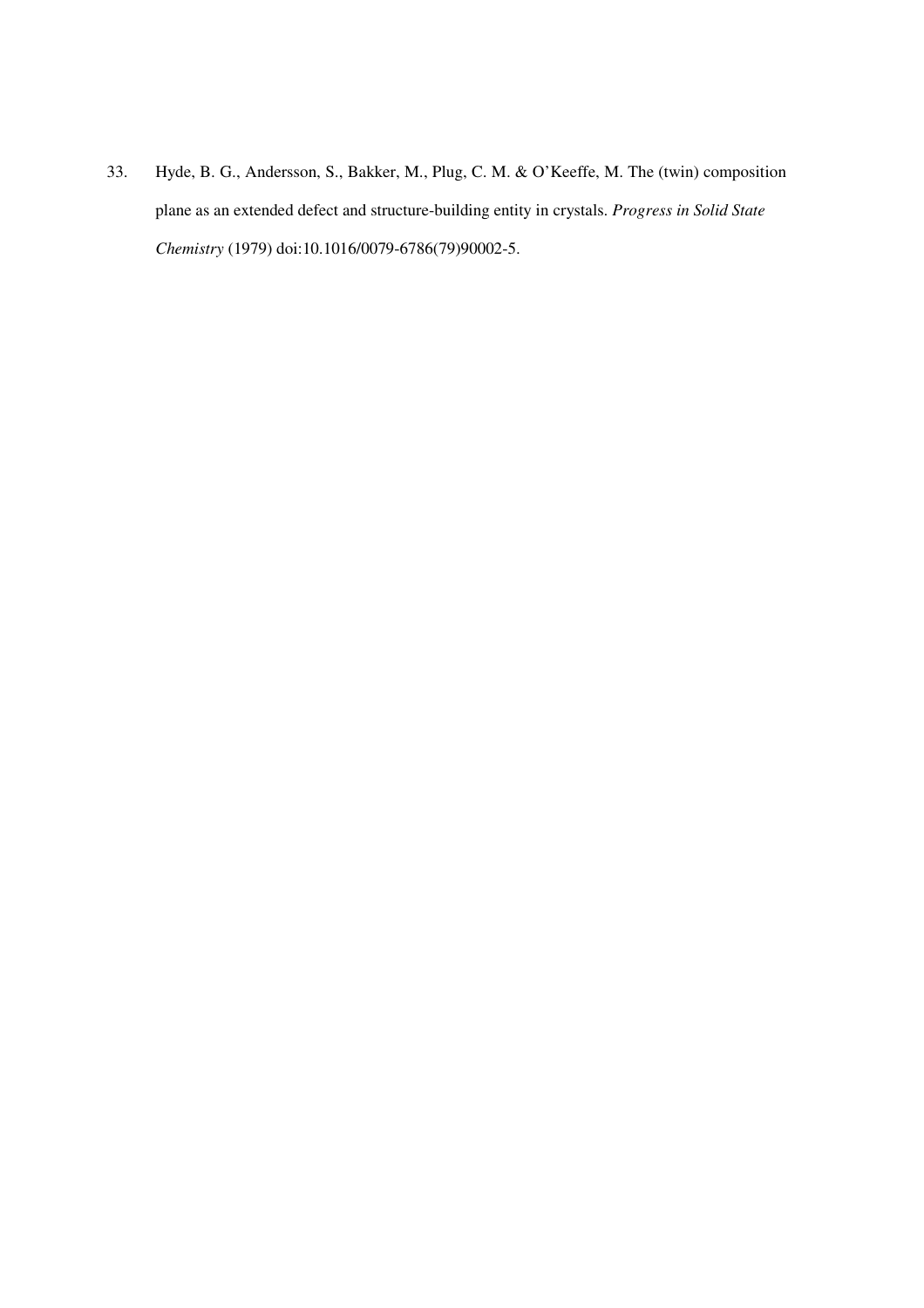| Formula                                   | $Ti_{1-x}V_xIr_2B_2$    | $TiMn_{0.92(2)}Ir_{2.08(2)}B_2$ |
|-------------------------------------------|-------------------------|---------------------------------|
| space group, Z                            | $P-62m$ (no. 189); 3    |                                 |
| formula weight (g/mol)                    | 504.86                  | 519.38                          |
| F(000)                                    | 627                     | 645                             |
| lattice parameters                        |                         |                                 |
| $a(\AA)$                                  | 8.601(2)                | 8.610(2)                        |
| b(A)                                      | 8.601(2)                | 8.610(2)                        |
| c(A)                                      | 3.1870(6)               | 3.1880(6)                       |
| $V(\AA^3)$                                | 204.18(6)               | 204.65(6)                       |
| calc. density (g/cm <sup>3</sup> )        | 12.318                  | 12.634                          |
| abs. coefficient $(mm^{-1})$              | 103.253                 | 107.599                         |
| $\theta$ -range (°)                       | $4.74 < \theta < 35.69$ | $4.74 < \theta < 35.78$         |
| $hkl$ -range                              | $-4 \leq h \leq 14$     | $-13 \leq h \leq 14$            |
|                                           | $-14 \le k \le 13$      | $-14 \le k \le 11$              |
|                                           | $-4 \le l \le 5$        | $-4 \le l \le 5$                |
| no. of reflections, $R_{\text{int}}$      | 1809; 0.0881            | 2166; 0.1373                    |
| indep. reflections                        | 382                     | 385                             |
| no. parameters                            | 17                      | 20                              |
| $R_1$ ; w $R_2$ (all I)                   | 0.0639; 0.1037          | 0.0585; 0.1480                  |
| GooF                                      | 1.110                   | 1.114                           |
| diff. peak / hole (e $\cdot$ $\AA^{-3}$ ) | $-3.583/4.406$          | $-6.070/7.444$                  |

**Table 1:** Crystallographic and structure refinement data of  $Ti_{1-x}V_xIr_2B_2$  and  $TiMn_{0.92(2)}Ir_{2.08(2)}B_2$  (obtained from the starting composition Ti:2Mn:3Ir:3B).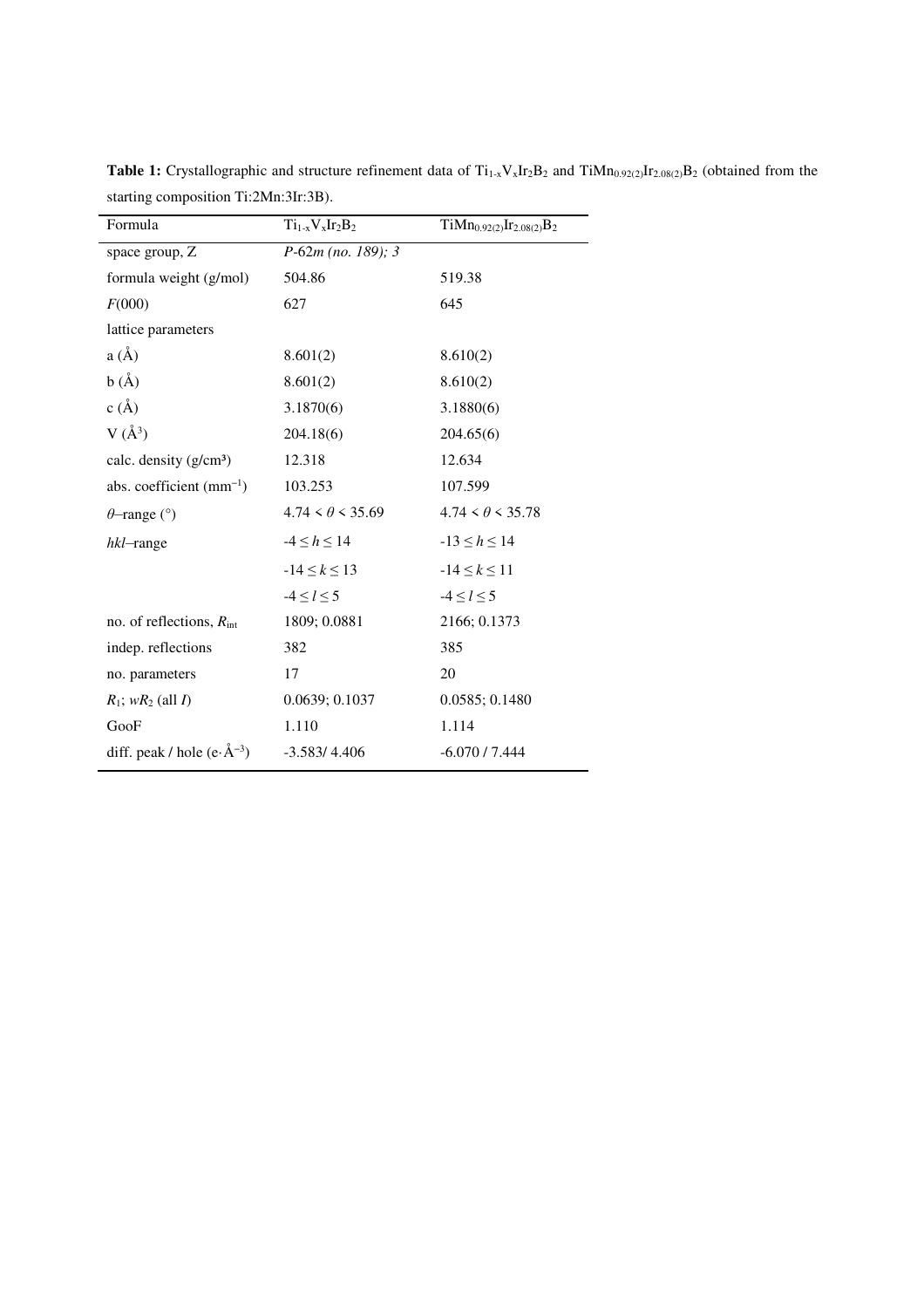| Formula                                       | $Ti2Mn0.83(1)Ir3.17(1)B3$ | $Ti2Fe0.91(1)Ir3.09(1)B3$ | $Ti_2Co_{0.88(1)}Ir_{3.12(1)}B_3$ | $Ti2Ni0.88(1)Ir3.12(1)B3$ |
|-----------------------------------------------|---------------------------|---------------------------|-----------------------------------|---------------------------|
| space group, Z                                |                           | Pbam (no. 55); $4$        |                                   |                           |
| formula weight (g/mol)                        | 783.10                    | 772.27                    | 779.09                            | 778.89                    |
| F(000)                                        | 1295                      | 1281                      | 1291                              | 1295                      |
| lattice parameters                            |                           |                           |                                   |                           |
| $a(\AA)$                                      | 8.639(2)                  | 8.618(1)                  | 8.60(2)                           | 8.598(2)                  |
| b(A)                                          | 15.004(4)                 | 14.975(7)                 | 15.00(3)                          | 14.970(4)                 |
| c(A)                                          | 3.228(7)                  | 3.221(1)                  | 3.225(5)                          | 3.238(7)                  |
| $V(\AA^3)$                                    | 418.4(9)                  | 415.7(2)                  | 416.0(2)                          | 416.8(2)                  |
| calc. density (g/cm <sup>3</sup> )            | 12.432                    | 12.340                    | 12.439                            | 12.413                    |
| abs. coefficient $(mm^{-1})$                  | 106.281                   | 104.932                   | 106.143                           | 106.429                   |
| $\theta$ -range (°)                           | $4.71 < \theta < 35.93$   | $5.46 < \theta < 35.38$   | $4.72 < \theta < 35.76$           | $4.72 < \theta < 28.52$   |
| $hkl$ -range                                  | $-12 \leq h \leq 14$      | $-13 \leq h \leq 14$      | $-11 \le h \le 14$                | $-11 \leq h \leq 7$       |
|                                               | $-16 \le k \le 24$        | $-8 \leq k \leq 24$       | $-22 \le k \le 24$                | $-19 \le k \le 20$        |
|                                               | $-4 \le l \le 5$          | $-4 \le l \le 5$          | $-4 \le l \le 5$                  | $-4 \leq l \leq 4$        |
| no. of reflections, $R_{\text{int}}$          | 4318; 0.1311              | 3320; 0.0681              | 4238; 0.1119                      | 2331; 0.0934              |
| indep. reflections                            | 1082                      | 1019                      | 1063                              | 618                       |
| no. parameters                                | 46                        | 37                        | 46                                | 41                        |
| $R_1$ ; $wR_2$ ( $I > 2$ sigma(I))            | 0.0588; 0.0912            | 0.0518; 0.0952            | 0.0610; 0.1133                    | 0.0462; 0.1004            |
| $R_1$ ; $wR_2$ (all I)                        | 0.1111; 0.1045            | 0.0772; 0.1064            | 0.1103; 0.1294                    | 0.0684; 0.1099            |
| GooF                                          | 1.067                     | 1.090                     | 1.064                             | 1.042                     |
| diff. peak / hole (e $\cdot$ $\rm \AA^{-3}$ ) | $-5.427/7.830$            | $-4.965/5.601$            | $-5.896 / 5.794$                  | $-4.455/3.404$            |

**Table 2:** Crystallographic and single-crystal structure data of  $Ti_2M_1$ <sub>*x*</sub>Ir<sub>3+*x*</sub>B<sub>3</sub> obtained from the starting composition 2Ti: $M$ :3Ir:3B with  $M = Mn$ , Fe and Co.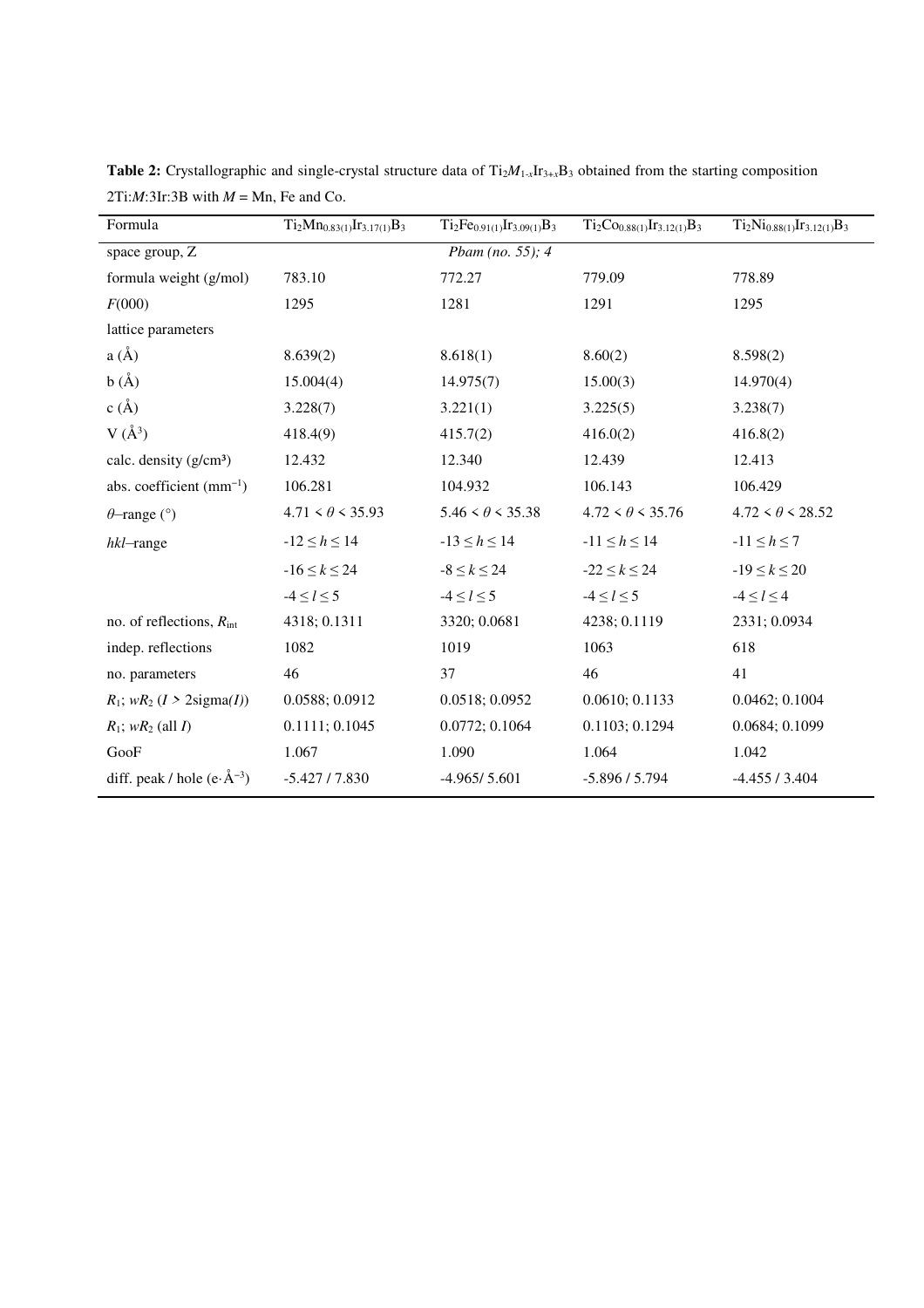| $TiMn_{0.92(2)}Ir_{2.08(2)}B_2$ |                |                  |                  |                  |                        |                 |                          |                   |                          |                |
|---------------------------------|----------------|------------------|------------------|------------------|------------------------|-----------------|--------------------------|-------------------|--------------------------|----------------|
| atom                            | Site           | $\boldsymbol{x}$ | $\mathcal{Y}$    | $\bar{z}$        | SOF                    | $U_{\rm eq}$    | $U_{II}$                 | $U_{22}$          | $U_{33}$                 | $U_{I2}$       |
| Ir1                             | 6k             | 0.4636(2)        | 0.2760(2)        | 0.5              | 1                      | 0.0096(3)       | 0.0058(4)                | 0.0058(5)         | 0.0190(5)                | 0.0042(4)      |
| Mn2/Ir2                         | 3f             | 0.1786(7)        | 0.1786(7)        | $\overline{0}$   | $0.93(2)$ /<br>0.07(2) | 0.0010(2)       | 0.014(2)                 | 0.014(2)          | 0.005(2)                 | 0.009(2)       |
| Ti3                             | 3f             | 0.4174(9)        | $\boldsymbol{0}$ | $\mathbf{0}$     | $\mathbf{1}$           | 0.005(1)        | 0.006(2)                 | 0.003(2)          | 0.011(2)                 | 0.003(2)       |
| B1                              | 1 <sub>b</sub> | $\theta$         | $\theta$         | 0.5              | $\mathbf{1}$           | 0.028(9)        | $\frac{1}{2}$            |                   |                          |                |
| B <sub>2</sub>                  | 3g             | $\boldsymbol{0}$ | 0.258(9)         | 0.5              | $\mathbf{1}$           | 0.028(9)        | $\Box$                   |                   |                          |                |
| B <sub>3</sub>                  | 2c             | 0.6667           | 0.3333           | $\mathbf{0}$     | $\mathbf{1}$           | 0.028(9)        | $\frac{1}{2}$            |                   |                          |                |
| $Ti2Ni0.88(1)Ir3.12(1)B3$       |                |                  |                  |                  |                        |                 |                          |                   |                          |                |
| atom                            | Site           | $\boldsymbol{x}$ | y                | $\overline{z}$   | SOF                    | $U_{\text{eq}}$ | $U_{II}$                 | $U_{22}$          | $U_{33}$                 | $U_{12}$       |
| Ir1                             | 4h             | 0.0197(2)        | 0.09511(9)       | $0.5\,$          | $\mathbf{1}$           | 0.0117(3)       | 0.0024(5)                | 0.0092(7)         | 0.0236(8)                | 0.0007(4)      |
| Ir2                             | 4h             | 0.7148(2)        | 0.14228(9)       | $0.5\,$          | $\overline{1}$         | 0.0118(4)       | 0.0024(6)                | 0.0095(7)         | 0.0236(7)                | $-0.0009(4)$   |
| Ir3                             | 4h             | 0.9337(2)        | 0.26982(9)       | 0.5              | $\mathbf{1}$           | 0.0129(4)       | 0.0029(5)                | 0.0097(7)         | 0.0262(8)                | $-0.0006(4)$   |
| Ir4/Ni4                         | 4g             | 0.4748(4)        | 0.0858(2)        | $\boldsymbol{0}$ | $0.11(2)$ /<br>0.89(2) | 0.010(2)        | 0.006(2)                 | 0.015(2)          | 0.009(2)                 | 0.003(2)       |
| Ti <sub>5</sub>                 | 4g             | 0.1819(6)        | 0.2069(4)        | $\boldsymbol{0}$ | 1                      | 0.0050(8)       | 0.005(2)                 | 0.007(3)          | 0.002(3)                 | $-0.001(2)$    |
| Ti6                             | 4g             | 0.1985(6)        | 0.9962(4)        | $\boldsymbol{0}$ | 1                      | 0.0050(8)       | 0.005(2)                 | 0.007(3)          | 0.002(3)                 | $-0.001(2)$    |
| B7                              | 4h             | 0.290(4)         | 0.099(3)         | $0.5\,$          | $\mathbf{1}$           | 0.010(4)        | $\frac{1}{2}$            | $\qquad \qquad -$ | $\overline{\phantom{a}}$ | $\overline{a}$ |
| B <sub>8</sub>                  | 4h             | 0.605(4)         | 0.006(3)         | 0.5              | $\mathbf{1}$           | 0.010(4)        | $\overline{\phantom{0}}$ |                   |                          |                |
| <b>B9</b>                       | 4g             | 0.890(4)         | 0.165(3)         | $\boldsymbol{0}$ | $\mathbf{1}$           | 0.010(4)        |                          |                   |                          |                |

Table 3: Atomic coordinates, site occupation factors (SOF) and displacement parameters of TiMn<sub>0.92(2)</sub>Ir<sub>2.08(2)</sub>B<sub>2</sub> and  $Ti<sub>2</sub>Ni<sub>0.88(1)</sub>Ir<sub>3.12(1)</sub>B<sub>3</sub>. U<sub>13</sub> and U<sub>23</sub> = 0.$ 

**Table 4:** Interatomic distances (Å) of  $TiMn_{0.92(2)}Ir_{2.08(2)}B_2$  and  $Ti_2Ni_{0.88(1)}Ir_{3.12(1)}B_3$ .

| $TiMn_{0.92(2)}Ir_{2.08(2)}B_2$ |                 |                                      |
|---------------------------------|-----------------|--------------------------------------|
| Atom 1                          | Atom 2          | $d(\text{atom1} - \text{atom2})$ (A) |
| B1                              | B <sub>2</sub>  | 2.22(6)                              |
|                                 | Mn2             | 2.21(1)                              |
| B <sub>2</sub>                  | Mn2             | 2.10(4)                              |
|                                 | Ti3             | 2.53(4)                              |
|                                 | Ir1             | 2.14(2)                              |
| B <sub>3</sub>                  | Ir1             | 2.23(1)                              |
|                                 | Ti <sub>3</sub> | 2.59(1)                              |
| Ir1                             | Ir1             | $2.70(1) - 2.80(1)$                  |
| Mn2                             | Mn2             | $2.61(1) - 3.19(1)$                  |
| $Ti2Ni0.88(1)Ir3.12(1)B3$       |                 |                                      |
| B7                              | B8              | 1.81(6)                              |